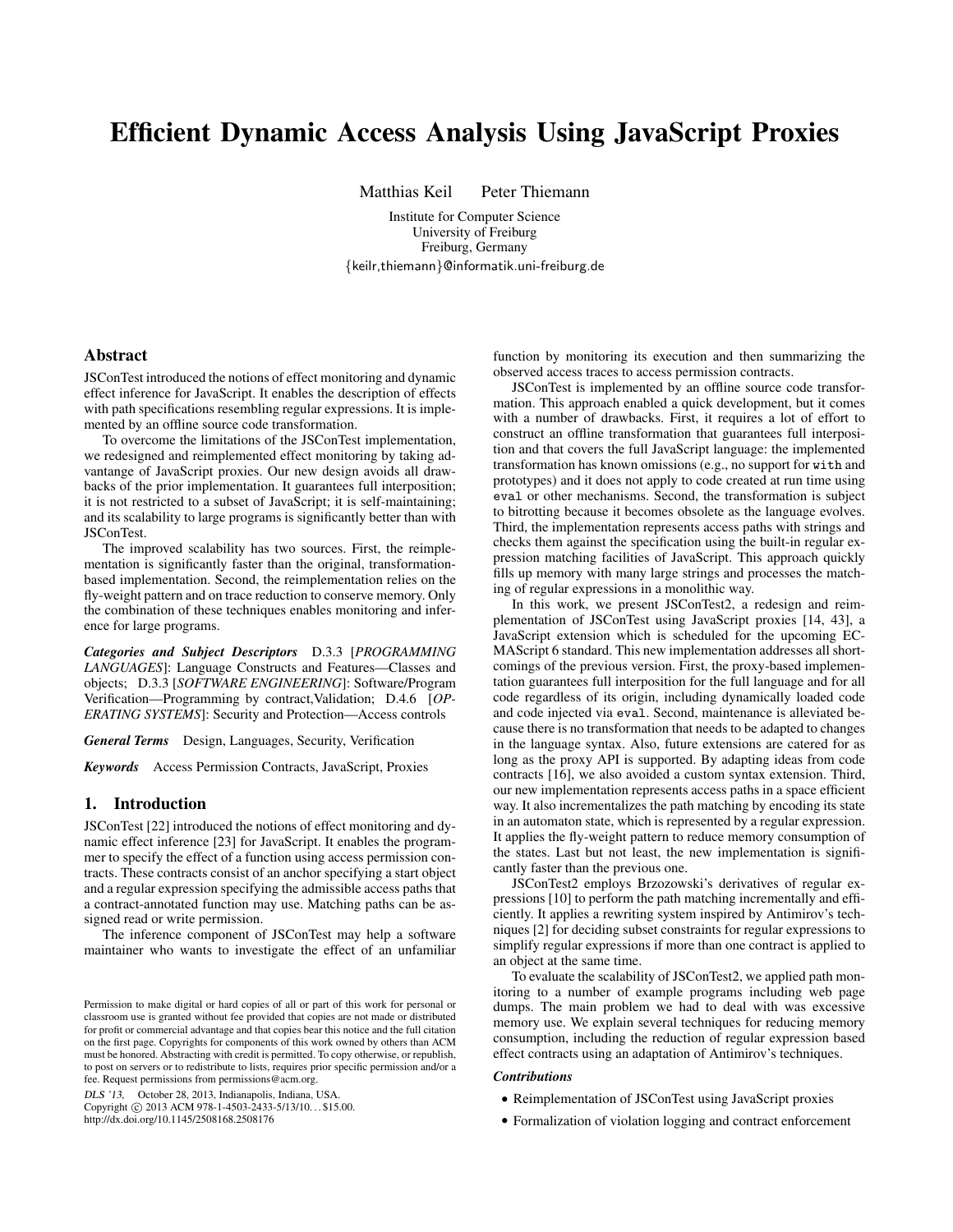- Reduced memory use by simplification of regular expressions
- Practical evaluation with case studies

*Overview* Section 2 gives some examples and rationales for JS-ConTest2. Section 3 gives a high-level overview of the approach taken in this paper. Section 4 recalls proxies and membranes from related work. Section 5 defines the syntax of access paths and access contracts. Section 6 formalizes a core language and defines the semantics for path logging and contract enforcement. Section 7 explains the techniques used to reduce memory consumption. Sections 8 and 9 describe the implementation and some experiences in applying JSConTest2. Section 10 discusses related work. It is followed by a conclusion.

A technical report [30] is available with additional technical details including the proofs.

# 2. Effects for JavaScript

JavaScript is the language of the Web. More than 90% of all Web pages provide functionality using JavaScript. Most of them rely on third-party libraries for calenders, social networks, or feature extensions. Some of these libraries are statically included with the main script, others are loaded dynamically.

Software development and maintenance is tricky in JavaScript because dynamically loaded libraries have arbitrary access to the application state. Some libraries override global objects to add features, others manipulate data stored in the browser's DOM or in cookies, yet others may send data to the net. In addition, there are security concerns if the application has to guarantee confidentiality or integrity of data. As all scripts run with the same authority, the main script has no handle on the use of data by an included script.

As all resources in a JavaScript program are accessible via property read and write operations, controlling those operations is sufficient to control the resources. Thus, effect monitoring and inference have a role to play in the context of test-driven development, in maintenance to analyze a piece of software, or in security to prevent the software from compromising confidentiality or integrity.

JSConTest2 monitors read and write operations on objects through access permission contracts that specify allowed effects as outlined in the introduction. A contract restricts effects by defining a set of permitted access paths starting from some anchor object.

#### 2.1 Contracts and the Contract API

This section introduces the contract syntax and the JSConTest2 API. In a first example, a developer may want to ascertain that only some parts of an object are accessed.

```
var protected =
2 APC . permit (' (a. ? + b*)', {a: {a: 3, b: 5}, b: {a: 7, b: 11}});
```
Here, \_\_APC is the object that encapsulates the JSConTest2 implementation. Its **permit** method takes a contract and an object as parameters and returns a "contracted" object where only access paths that are explicitly permitted by the contract are admitted. The contract consists of two alternative parts connected by +. The first part, 'a.?', gives read/write access to all properties of the object in the a property, but a itself is read-only. The second part, 'b∗', allows read and write access to an arbitrarily long chain of properties named b. Here is an example with some uses of the contracted object.

1 var  $x = -APC$ . permit ('a.b', {a:{b:3}, b:{b:5}});

```
2 \quad V = X . a ;3 \text{ } y \text{ . } b = 3;
```
The access permission contract 'a.b' specifies the singleton set  ${a.b}$  of permitted access paths. The contract allows us to read and write property a.b and to read the prefix a. Properties which are not addressed by a contract are neither readable nor writeable. The

read and write operations in lines 2 and 3 abide by the contract, but reading from x.b or writing to x.a would not be permitted and would cause a violation.

Only the last property of a path in the set of permitted access paths is writeable and all prefixes are readable. The special property @ stands for a "blank" property that matches no other property. Using it at the end of a contract specifies a read-only path as shown in the following example.

# 1 var  $x = -APC$ . permit ('a.b.@', {a:{b:3}, b:{b:5}}); 2  $x.a.b = 3; // violation$

One could imagine contracts for defining write-only paths, for instance, in a security context. This case is not covered by our implementation, but it would be straightforward to provide an interface that separates read and write permissions.

The next example demonstrates how contracts interact with assignments.

# 1 **var**  $x = \text{APC}.$  **permit** ( ' (  $(a+a.b)+b.b.\emptyset$  )',  $\{a:\{b:3\}, b:\{b:5\}\})$ ;  $2 x . a = x . b$ ;

 $3 \times a.b = 7;$  // violation

The contract  $'((a+a.b)+b.b.\omega)'$  allows read access to x.b and x.b.b as well as read and write access to x.a and x.a. b. Reading x.b yields a contracted object  ${b:5}$  with contract 'b.@', where b is read-only. This object is assigned to x.a so that x.a and x.b are now aliases. The strategy of JSConTest2 is to obey the contracts along all access paths. Reading x.a again yields an object with contract '( $e+b$ )&b.@', where e stands for the empty word and & is the conjunction operator. Thus, the resulting contract  $(e+b)\&b.\&b$ . simplifies to 'b.@' such that writing to x.a.b causes a violation.

In addition to using full property names in contracts, the syntax admits regular expressions for property names, too. For example, the contract '(/ˆ get.+/+next)∗.length.@' allows us to read the length property after reading a chain of properties that either start with get or that are equal to next.

# 2.2 A Security Example

As an example from a security context, consider the following scenario, which was used as an exploit to extract the contacts out of a GMail account.<sup>1</sup>

```
<script type="text/javascript"
2 src="http://docs.google.com/data/contacts?out=js&
     3 show=ALL&psort=Affinity&callback=google&max =99999">
 \langle/script\rangle
```
This script element is a JSONP request that loads the Google Mail contacts and sends it to the google function, which is given as callback. The following listing shows what the data given to the callback function could look like.

```
1 var contacts = \{2 Success: true,
     \text{Errors}: \;\;[\;] ,
     Body: \{AuthToken: {
          Value: '********'
        7 } ,
        Contacts: [
9 {
10 Name: 'Jimmy Example',
11 Email: 'email@example.org',
12 Addresses: [],
13 Phones: [],
\begin{array}{ccc} 14 & & \text{Im } s : & [] \\ 15 & & \end{array}15 },
16 // More contacts
\begin{matrix} 18 \\ 19 \end{matrix} };
  19 };
```
17 ]

<sup>&</sup>lt;sup>1</sup> This exploit has been fixed in 2006.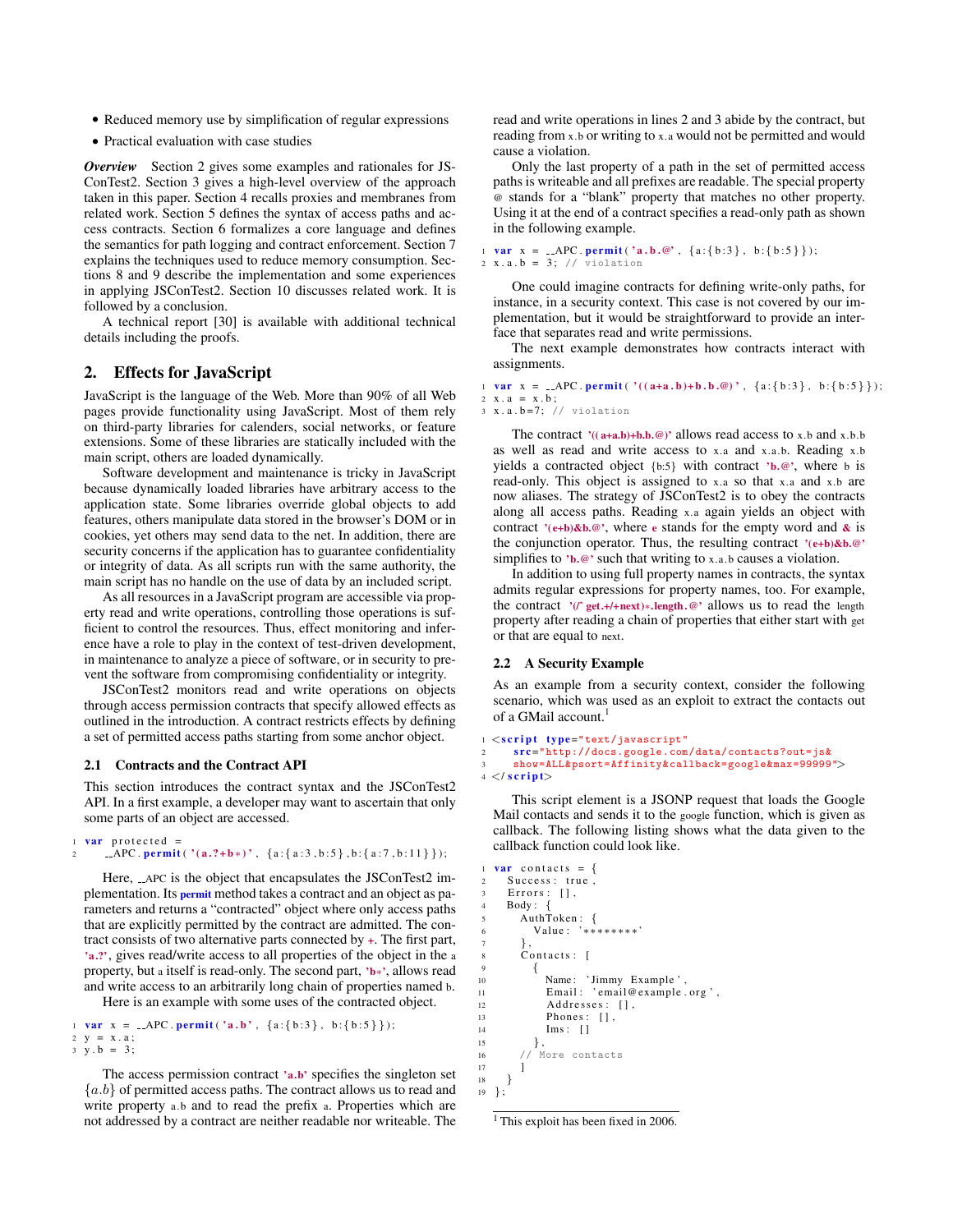To restrict access to the contacts object, the developer could wrap it into a contract as follows.

```
1 return __APC.permit(
      2^{\prime} ( ( Success .@+Errors .?*) + Body . Contacts .?. Name)',
3 contacts);
```
This contract enables read access to Success ('Success.@'), read- /write access to everything below Errors ('Errors.?∗'). Furthermore, only the Name propertiy can be accessed on each element of the contacts array Body.Contacts. Access to the properties AuthToken as well as to the actual contact data (e.g., Email, Phones, Ims) is not permitted, thus substantially diminishing the value of an exploit.

In this case, an access permission contract should restrict the google *function* from using its argument arbitrarily. To be effective, a HTTP proxy would have to insert the contract in the HTTP request resulting from the script tag.

```
var google = \_APC. permitArgs ('arguments.0.
      2 ( Success .@+Errors .?*) + Body . Contacts .?. Name)',
      function (constants) {
      // do something
5 \}:
```
The **permitArgs** method takes an access permission contract and a function and returns a wrapped function, such that each call to the wrapped function enforces the contract. Arguments are addressed by position so that 'arguments.0' addresses the first argument. The remaining contract specification is as before.

Because of the transparent implementation of contract enforcement, the function that is wrapped is arbitrary: it may be defined in the same source, it may be loaded dynamically, or it may be the result of eval. Contract enforcement works in all cases.

# 3. The JSContest2 Approach

JSContest2 implements a contracted target object by wrapping it in a proxy object that intercepts all operations on the target and either forwards them to the target or signals a contract violation. The monitoring requires storing a set of access paths and the contract along with the proxy. When reading a property of a contracted object that contains another object, then the read operation must return a contracted object that carries the remaining contract after the read operation (cf. the examples in Section 2.1). This "contract inheritance" is an instance of the membrane pattern that is often used in connection with proxies. Section 4 gives an introduction to proxies and membranes.

As contracts are closely related to regular expressions, the remaining contract after a read operation can be nicely characterized using Brzozowski-derivatives of regular expressions. Section 5 formally defines contracts and their semantics in terms of access paths, it defines the derivative operation on contracts, establishes its basic properties, and finishes by defining readable and writeable paths. This section form the basis for Section 6, which formalizes the semantics of the permit operations.

Section 7 addresses some practical problems that arise from the implementation. Under certain circumstances, the same object may be subject to multiple contracts. A naive implementation would create an inefficient chain of proxy objects, which can be avoided by merging the path set and contract information. However, these merge operations themselves lead to memory bloat, which can be addressed by using suitable data structures and aggressive contract simplification.

# 4. Proxies and Membranes

# 4.1 Proxies

A JavaScript proxy [14] is an object whose behavior is controlled by a handler object. A typical use case is to have the handler



Figure 2. Example of property access through membrane.

mediate access to an arbitrary target object, which may be a native or proxy object. The proxy is then intended to be used in place of the target and is not distinguishable from other objects. However, the proxy may modify the original behavior of the target object in many respects.

The handler object defines trap functions that implement the operations on the proxy. Operations like property lookup or property update are forwarded to the corresponding trap. The handler may implement the operation arbitrarily; in the simplest case, it forwards the operation to the target object. The handler may also be a proxy.

Figure 1 contains a simple example, where the handler h causes the proxy p to behave as a wrapper for a target object t. Performing the property access p.foo on the proxy object results in a metalevel call to the corresponding trap on the handler object h. Here, the handler forwards the property access to the target object. The property write is handled similarly.

## 4.2 Membranes

Our technique to implement objects under a contract is inspired by *Revocable Membranes* [14, 37, 43]. A membrane serves as a regulated communication channel between an object and the rest of the program. It ensures that all parts of the objects behind a membrane also remain behind. For example, each property access on a wrapped object (e.g. obj.p) returns another wrapped object. Therefore, after wrapping, no new direct references to target objects behind the membrane become available. One use of this mechanism is to revoke all references to an object network or to enforce write protection [14, 37, 43].

In our use of membranes (cf. Figure 2), each handler contains a path  $P$ , and a contract  $C$  describing the allowed field accesses. Each property access  $obj$ . p on a wrapped object returns a wrapped object whose path is  $P.p.$  In addition, the handler traps enforce the contract  $C$ . If the access on property  $p$  is allowed by contract  $C$ the handler forwards the request to the target object and wraps the returned object with the new contract  $\partial_p(C)$ , which is the derivative of  $C$  with respect to  $p$  (explained in Section 5.3). If this access is not allowed, then the handler prevents it in a configurable way.

The Figure 2 shows a membrane arising from an allowed property access. The information on the left is contained in the handler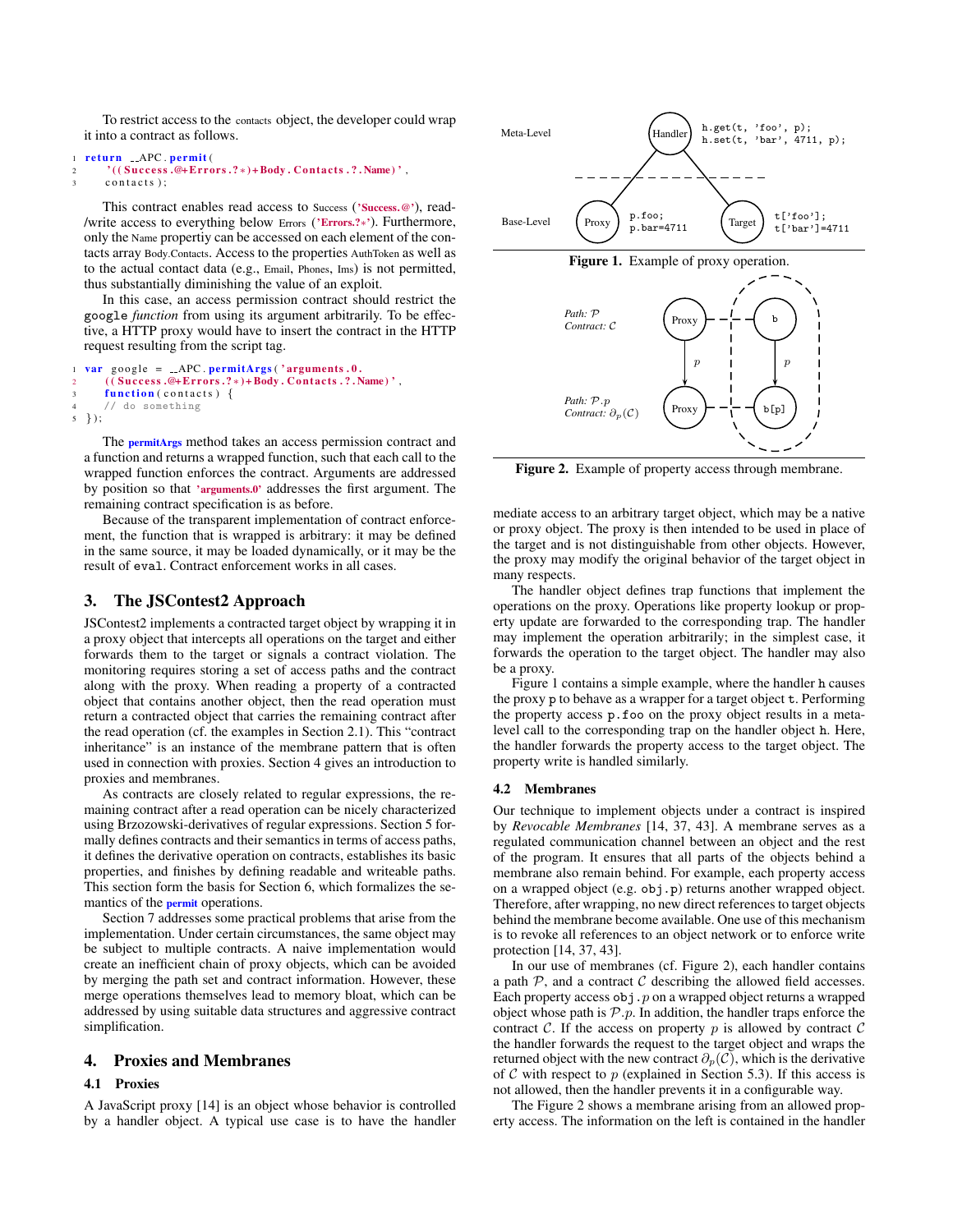| Literal                  | $\Rightarrow$ c |                  | <i>(empty set)</i>          |
|--------------------------|-----------------|------------------|-----------------------------|
|                          |                 | Ҩ                | (empty literal)             |
|                          |                 | ?                | (universe)                  |
|                          |                 | $\boldsymbol{r}$ | <i>(regular expression)</i> |
|                          |                 | !r               | ( <i>negation</i> )         |
| Contract $\exists C ::=$ |                 | $\epsilon$       | <i>(empty contract)</i>     |
|                          |                 | $\mathfrak{c}$   | (literal)                   |
|                          |                 | $\mathcal{C}^*$  | (Kleene star)               |
|                          |                 |                  | $C + C$ (logical or)        |
|                          |                 |                  | $C&C$ (logical and)         |
|                          |                 |                  | (concatenation)             |
|                          |                 |                  |                             |

Figure 3. Syntax of access permission contracts.

objects and the objects inside the membrane on the right are the target objects of the proxies. Thus, our implementation logs all access paths to wrapped objects in their handlers.

# 5. Access Permission Contracts

This section defines the syntax and semantics of access permission contracts and access paths.

# 5.1 Access Paths

Let A be a set of property names and  $\iota \notin A$  be a special blank property that does not occur in any JavaScript object. Its sole purpose is to indicate read-only accesses. Let  $p \in \mathcal{A} \cup \{i\}$  range over all properties. An access path  $\mathcal{P} \in (\mathcal{A} \cup \{\iota\})^*$  is a sequence of properties. We write  $\epsilon$  for the empty path and P.P for the concatenation of two paths (considered as sequences).

## 5.2 Contracts

Figure 3 defines the syntax of contracts. Contract literals  $c$  are the primitive building blocks of contracts. Each literal defines a property access. A literal c is either the empty set  $\emptyset$ , the empty literal  $\mathcal Q$ , the universe literal ?, a regular expression  $r$ , or a negated regular expression  $'r$ . The empty literal  $@$  stands for the empty property  $\iota$ . It should not be confused with the empty set literal  $\emptyset$ . The universe literal ? represents the set of all JavaScript property names. A regular expression  $r$  describes a set of matching property names. We assume that these expressions are JavaScript regular expressions, which we treat as abstract in this work.

Contracts are regular expressions extended with intersection. A contract C is either an empty contract  $\epsilon$ , a single literal c, a Kleene star  $C^*$ , a disjunction  $C+C$ , a conjunction  $C\&C$ , or a concatenation C.C. Beware that a literal may contain a regular expression at the character level.

Each contract defines a set of access paths as defined in Figure 4. This definition follows the usual semantics of regular expressions with a few specialities. The empty literal yields the empty property. A is the set of all property names.  $r \succ p$  is a predicate that indicates whether property  $p$  matches regular expression  $r$  (as a standard regular expression on characters).

We say that the contract literal  $c$  matches property  $p$ , written as  $c \geq p$ , iff  $p \in \mathcal{L}[[c]]$ . We further say that a contract C matches path P, written  $C \ge P$ , iff  $P \in \mathcal{L}[[C]]$ .

The last property  $p$  of an access path  $P.p$  is readable and writeable. All properties along the prefix  $P$  are readable. A contract ending with the empty literal  $C.\t\t\t@$  is a read-only contract. It matches access paths of the form  $P \tcdot \iota$  that end with the empty property  $\iota$ , which never occurs in a program.

| $\mathcal{L}\llbracket\emptyset\rrbracket$                  | $= \{ \}$ |                                                                                                                                   |
|-------------------------------------------------------------|-----------|-----------------------------------------------------------------------------------------------------------------------------------|
| $\mathcal{L}[\![\mathbb{Q}]\!]$                             |           | $= \{t\}$                                                                                                                         |
| $\mathcal{L}[\![?]\!]$                                      | $=$       | $\mathcal{A}$                                                                                                                     |
| $\mathcal{L} \  r \ $                                       | $=$       | $\{p \mid r \succ p\}$                                                                                                            |
| $\mathcal{L} \llbracket !r \rrbracket$                      |           | $=$ $\mathcal{A}\backslash\mathcal{L}[[r]]$                                                                                       |
| $\mathcal{L}\llbracket\epsilon\rrbracket$                   | $=$       | $\{\epsilon\}$                                                                                                                    |
| $\mathcal{L}[\![\mathcal{C}*\!]$                            | $=$       | $\{\epsilon\} \cup \mathcal{L}\llbracket \mathcal{C}.\mathcal{C}*\rrbracket$                                                      |
| $\mathcal{L}\llbracket \mathcal{C+}\mathcal{C}' \rrbracket$ | $=$       | $\mathcal{L}[\hspace{-0.04cm}[ \mathcal{C}] \hspace{-0.04cm}] \cup \mathcal{L}[\hspace{-0.04cm}[ \mathcal{C'}]\hspace{-0.04cm}]$  |
| $\mathcal{L}\llbracket \mathcal{C}\&\mathcal{C}'\rrbracket$ | $=$       | $\mathcal{L}[\hspace{-0.04cm}[ \mathcal{C}] \hspace{-0.04cm}] \cap \mathcal{L}[\hspace{-0.04cm}[ \mathcal{C}'] \hspace{-0.04cm}]$ |
| $\mathcal{L}[\![\mathcal{C}.\mathcal{C}']\!]$               |           | $= \{P.P'   P \in \mathcal{L}[\![\mathcal{C}]\!], P' \in \mathcal{L}[\![\mathcal{C}']\!]\}$                                       |



|                               | $\epsilon * \leadsto \epsilon$                         |          | $\emptyset + C \rightsquigarrow C$<br>$@+C \rightsquigarrow C$<br>$C+C \rightsquigarrow C$ |                          |  |
|-------------------------------|--------------------------------------------------------|----------|--------------------------------------------------------------------------------------------|--------------------------|--|
|                               | $\epsilon$ . $\mathcal{C} \rightarrow \mathcal{C}$     |          |                                                                                            |                          |  |
| $@.C \rightarrow \rightarrow$ |                                                        | $\omega$ |                                                                                            | O&C $\rightsquigarrow$ 0 |  |
|                               | $\emptyset$ . $\mathcal{C} \rightsquigarrow \emptyset$ |          | $@k\mathcal{C} \rightsquigarrow @$                                                         |                          |  |
|                               |                                                        |          | $C\&C \rightsquigarrow C$                                                                  |                          |  |



| $\nu(\emptyset)$ | $=$ $\perp$ |             | $\nu(\epsilon)$                    | $=$ 1                                         |
|------------------|-------------|-------------|------------------------------------|-----------------------------------------------|
| $\nu$ ( $@$ )    |             | $=$ $\perp$ | $\nu(\mathcal{C}*)$                | $=$ T                                         |
| $\nu(?)$         | $=$ $\perp$ |             | $\nu(\mathcal{C}+\mathcal{C}')$    | $= \nu(\mathcal{C}) \vee \nu(\mathcal{C}')$   |
| $\nu(r)$         |             | $=$ $\perp$ | $\nu(\mathcal{C} \& \mathcal{C}')$ | $= \nu(\mathcal{C}) \wedge \nu(\mathcal{C}')$ |
| $\nu(!r)$        | $=$ $\perp$ |             | $\nu(\mathcal{C}.\mathcal{C}')$    | $= \nu(\mathcal{C}) \wedge \nu(\mathcal{C}')$ |
|                  |             |             |                                    |                                               |

Figure 6. The predicate "is nullable".

Figure 5 contains normalization rules for contracts. We say that a contract  $C$  is *normalized* iff it cannot be further reduced by these rules. From now on, we regards all contracts as normalized.

## 5.3 Derivatives of Contracts

In this section we introduce the notion of a derivative for a contract, which is defined analogously to the derivative of a regular expression [10, 39]. Derivatives are best explained in terms of a language quotient, which is the set of suffixes of words in the language after taking away a prescribed prefix.

**Definition 1** (Left quotient). Let  $L \subseteq A^*$  be a language. The left quotient P <sup>−</sup><sup>1</sup>L *of the language* L *with respect to an access path* P *is defined as:*

$$
\mathcal{P}^{-1}L = \{ \mathcal{P}' \mid \mathcal{P}.\mathcal{P}' \in L \} \tag{1}
$$

Clearly, it holds that  $\{\mathcal{P} \cdot \mathcal{P}' \mid \mathcal{P}' \in \mathcal{P}^{-1}L\} \subseteq L$ . It is also immediate from the definition that  $(p \mathcal{P})^{-1}L = \mathcal{P}^{-1}(p^{-1}L)$ .

To compute the derivative of a contract  $\mathcal C$  w.r.t. an access path  $\mathcal P$ we have to introduce an auxiliary function  $\nu$  to determine if a contract C matches the empty path  $\epsilon$ . Figure 6 contains its definition.

Definition 2 (Nullable). *A contract* C *is nullable iff its language*  $\mathcal{L}[\mathcal{C}]$  contains the empty access path  $\epsilon$ *.* 

Lemma 1 (Nullable).

$$
\epsilon \in \mathcal{L}[\![\mathcal{C}]\!] \Leftrightarrow \nu(\mathcal{C}) = \top \tag{2}
$$

If we access a target object by reading property  $p$  on an object with contract  $C$ , then the access language for the target object is  $p^{-1} \mathcal{L}[\mathcal{C}]$ . As for regular expressions, we can compute a derivative contract  $\partial_p(C)$  of C with respect to p symbolically, such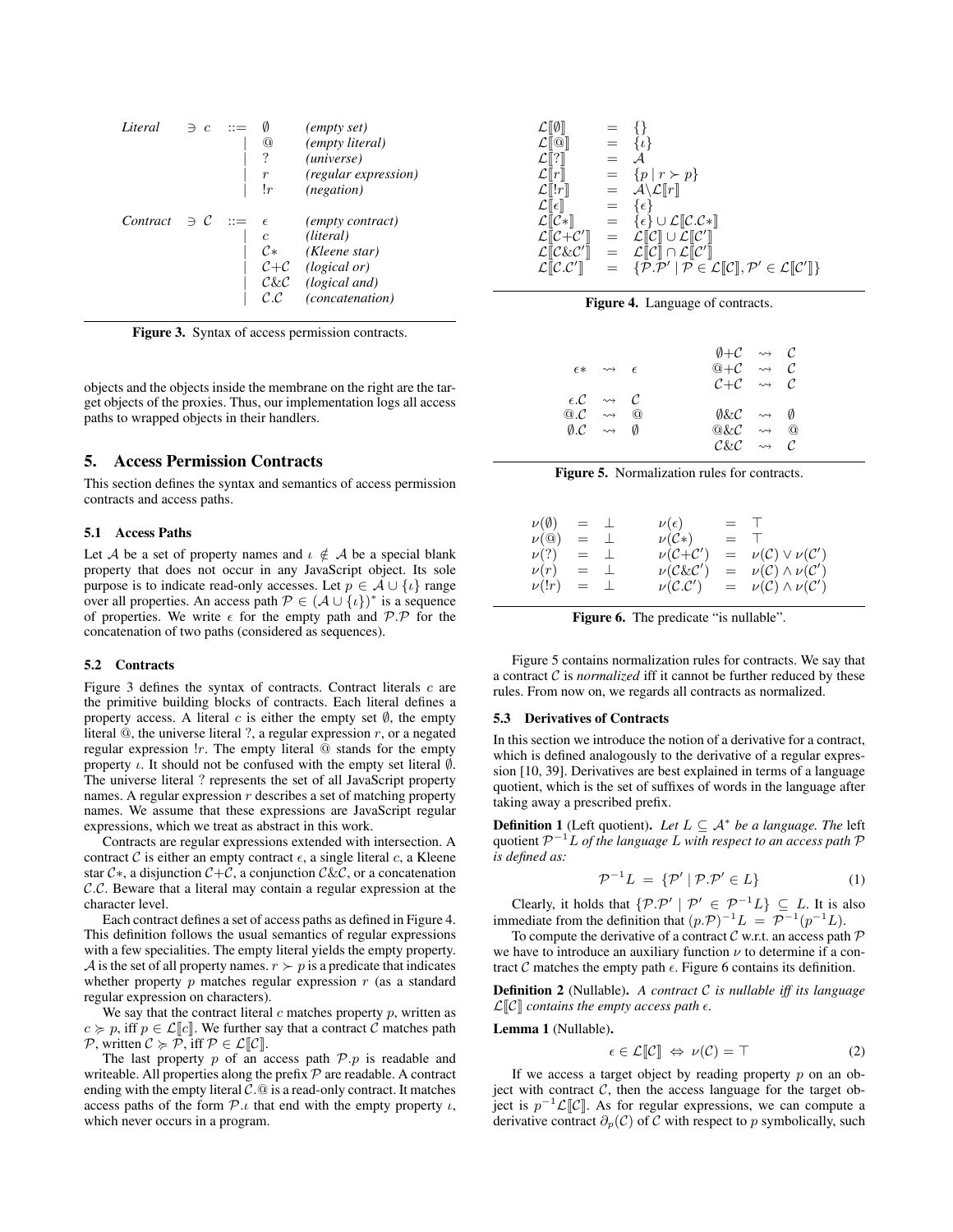$$
\partial_p(\emptyset) = \emptyset \n\partial_p(\emptyset) = \emptyset \n\partial_p(\uparrow) = \begin{cases}\n\epsilon, & r \succ p \\
\emptyset, & \text{otherwise}\n\end{cases} \n\partial_p(r) = \begin{cases}\n\epsilon, & r \succ p \\
\emptyset, & \text{otherwise}\n\end{cases} \n\partial_p(r) = \begin{cases}\n\emptyset, & r \succ p \\
\epsilon, & \text{otherwise}\n\end{cases} \n\partial_p(\epsilon) = \emptyset \n\partial_p(\mathcal{C}*) = \partial_p(\mathcal{C}).\mathcal{C}^* \n\partial_p(\mathcal{C} \star \mathcal{C}') = \partial_p(\mathcal{C}) + \partial_p(\mathcal{C}') \n\partial_p(\mathcal{C} \star \mathcal{C}') = \begin{cases}\n\partial_p(\mathcal{C}).\mathcal{C}' + \partial_p(\mathcal{C}'), & \nu(\mathcal{C}) \\
\partial_p(\mathcal{C}).\mathcal{C}', & \text{otherwise}\n\end{cases}
$$

Figure 7. Derivative of a contract by a property.

that  $p^{-1} \mathcal{L}[\mathcal{C}] = \mathcal{L}[\mathcal{D}_p(\mathcal{C})]$ . Figure 7 contains the definition of the derivative for a single property. We extend this definition to access paths by

$$
\begin{array}{rcl}\n\partial_{\epsilon}(\mathcal{C}) & = & \mathcal{C} \\
\partial_{p} \cdot \mathcal{P}(\mathcal{C}) & = & \partial_{\mathcal{P}}(\partial_{p}(\mathcal{C}))\n\end{array}
$$

Lemma 2 (Derivatives of Contracts). *It holds that:*

*1.*  $\mathcal{L}[\partial_{\mathcal{P}}(\mathcal{C})] = \mathcal{P}^{-1}\mathcal{L}[\mathcal{C}].$ 2.  $\mathcal{L}\llbracket \mathcal{P}.\partial_{\mathcal{P}}(\mathcal{C})\rrbracket \subseteq \mathcal{L}\llbracket \mathcal{C}\rrbracket$ 

#### 5.4 Matching

From Lemma 2 we know that  $\partial_{\mathcal{P}}(\mathcal{C})$  defines the language containing the remaining paths after reading  $P$ . If path  $P$  is not a prefix of a path in  $\mathcal{L}[\mathcal{C}]$ , then the derivative of C with respect to P must be the empty set  $\emptyset$ . If  $\mathcal P$  is an element of  $\mathcal L[\![\mathcal C]\!]$ , then the remaining language contains the empty path  $\epsilon$ . By definition, each path and each prefix of a path is readable. Thus, readability and writeable can be determined by checking whether the remaining language is the empty set.

Definition 3 (Readable). *An access path* P *is readable with respect to contract* C *iff the derivative of contract* C *with respect to path* P *results in contract*  $\mathcal{C}'$  with  $\mathcal{L}[\![\mathcal{C}']\!] \neq \emptyset$ . That is:

$$
\mathcal{C} \vdash_{\mathcal{R}} \mathcal{P} \Leftrightarrow \mathcal{L}[\partial_{\mathcal{P}}(\mathcal{C})] \neq \emptyset \tag{3}
$$

Every path  $P$  in  $\mathcal{L}[\mathcal{C}]$  is writeable. From Lemma 2 we know that a path  $P$  is an element of the language defined by  $C$  iff its derivative contains the empty path  $\epsilon$ .

Definition 4 (Writeable). *An access path* P *is writeable with respect to contract* C *iff the derivative of* C *with respect to path* P *is nullable. That is:*

$$
\mathcal{C} \vdash_{\mathcal{W}} \mathcal{P} \Leftrightarrow \nu(\partial_{\mathcal{P}}(\mathcal{C})) \tag{4}
$$

# 6. Formalization

This section presents the formal semantics of path monitoring and contract enforcement along with a JavaScript core calculus  $\lambda_J$ extended with access permission contracts and access paths.

#### 6.1 Syntax

 $\lambda_J$  (Figure 8) is a call-by-value lambda calculus extended with objects and object-proxies. The syntax is close to JavaScript core calculi from the literature [20, 27].

A  $\lambda_J$  expression is either a constant c including **undefined** and null, a variable  $x$ , a lambda expression, an application, an object

| Expression                                                                                       |                                                               |                         | $\exists e$ $:=$ $c   x   \lambda x.e   e(e)  $ new e<br>$ e[e]  e[e] = e  $ permit C in e                                     |
|--------------------------------------------------------------------------------------------------|---------------------------------------------------------------|-------------------------|--------------------------------------------------------------------------------------------------------------------------------|
| Location<br>Value                                                                                | $\Rightarrow$ $\xi$<br>$\exists v \quad ::= \quad c \mid \xi$ |                         |                                                                                                                                |
| <i>Monitor</i>                                                                                   |                                                               |                         | $\exists M :: = \emptyset \mid M \triangleleft_R \mathcal{P} \mid M \triangleleft_W \mathcal{P}$<br>$\mathcal{M};\mathcal{M}'$ |
| Access Handler $\Rightarrow$ H $\Rightarrow$ $\langle \mathcal{P}, \mathcal{C} \rangle$<br>Proxy |                                                               |                         | $\ni$ P ::= $\langle \xi, H \rangle$                                                                                           |
| Prototype                                                                                        | $\exists \pi$                                                 | $\mathrel{\mathop:}= v$ |                                                                                                                                |
| Closure                                                                                          | $\exists f$                                                   |                         | $\equiv \emptyset   \langle \rho, \lambda x. e \rangle$                                                                        |
| <i>Object</i>                                                                                    |                                                               |                         | $\exists$ $o$ $::=\emptyset$   $o[str \mapsto v]$                                                                              |
| <i>Storable</i>                                                                                  |                                                               |                         | $\exists s$ $::=\langle o, f, \pi \rangle \mid P$                                                                              |
| Environment                                                                                      | $\exists \rho$                                                |                         | $ ::= \emptyset   \rho[x \mapsto v]$                                                                                           |
| Heap                                                                                             | эн                                                            |                         | $ ::= \emptyset   \mathcal{H}[\xi \mapsto s]$                                                                                  |



$$
\langle o, f, \pi \rangle (str) = \begin{cases} v, & o = o'[str \rightarrow v] \\ o'(str), & o = o'[str' \rightarrow v] \\ \mathcal{H}(\xi)(str), & o = \emptyset \land \pi = \xi \end{cases}
$$
  
\n
$$
\langle o, f, \pi \rangle [str \mapsto v] = \langle o[str \rightarrow v], f, \pi \rangle
$$
  
\n
$$
\mathcal{H}[\xi, str \mapsto v] = \mathcal{H}[\xi \mapsto \mathcal{H}(\xi)[str \mapsto v]]
$$
  
\n
$$
\mathcal{H}[\xi \mapsto \pi] = \mathcal{H}[\xi \mapsto \mathcal{H}(\xi)[str \mapsto v]]
$$
  
\n
$$
\mathcal{H}[\xi \mapsto f] = \mathcal{H}[\xi \mapsto \langle \emptyset, \emptyset, \pi \rangle]
$$
  
\n
$$
\langle \xi, \langle \mathcal{P}, \mathcal{C} \rangle \rangle = \langle \xi, \mathcal{P}, \mathcal{C} \rangle
$$

Figure 9. Abbreviations.

creation, a property reference, a property assignment, or a permit expression. The novel permit expression applies the given contract  $C$  to the object arising from expression  $e$ .

#### 6.2 Semantic Domains

Figure 8 defines the semantic domains of  $\lambda_{J}$ .

The heap maps a location  $\xi$  to a storable s, which is either a proxy object  $P$  or a triple consisting of an object  $o$ , a function closure f, and a value  $\pi$  as prototype. A Proxy is a wrapper for a location  $\xi$  augmented with an access handler H, which is a tuple consisting of a path  $P$  and a contract  $C$ . An object  $o$  maps a string to a value. A function closure consists of an expression e and an environment  $\rho$ , which maps a variable to a value v.

Further, a monitor  $M$  is a collection used for effect monitoring. It records all paths that have been accessed during the evaluation. The notation  $M \triangleleft_R \mathcal{P}$  adds path  $\mathcal P$  as read effect to the monitor. Synonymously,  $\mathcal{M} \triangleleft_{\mathcal{W}} \mathcal{P}$  adds a write effect.  $\mathcal{M}$ ;  $\mathcal{M}'$  denotes the union of two collections.

Figure 9 introduces some abbreviated notations. A property lookup or a property update on a storable  $s = \langle o, f, \pi \rangle$  is relayed to the underlying object. The property access  $s(str)$  returns **undefined** by default if the accessed string is not defined in  $o$  and the prototype of s is not a location  $\xi$ . The notation  $\mathcal{H}[\xi, str \mapsto v]$  updates a property of storable  $\mathcal{H}(\xi)$ ,  $\mathcal{H}[\xi \mapsto \pi]$  initializes an object, and  $H[\hat{\xi} \mapsto f]$  defines a function. Further, we write  $\langle \xi, \mathcal{P}, \mathcal{C} \rangle$  for a protected location.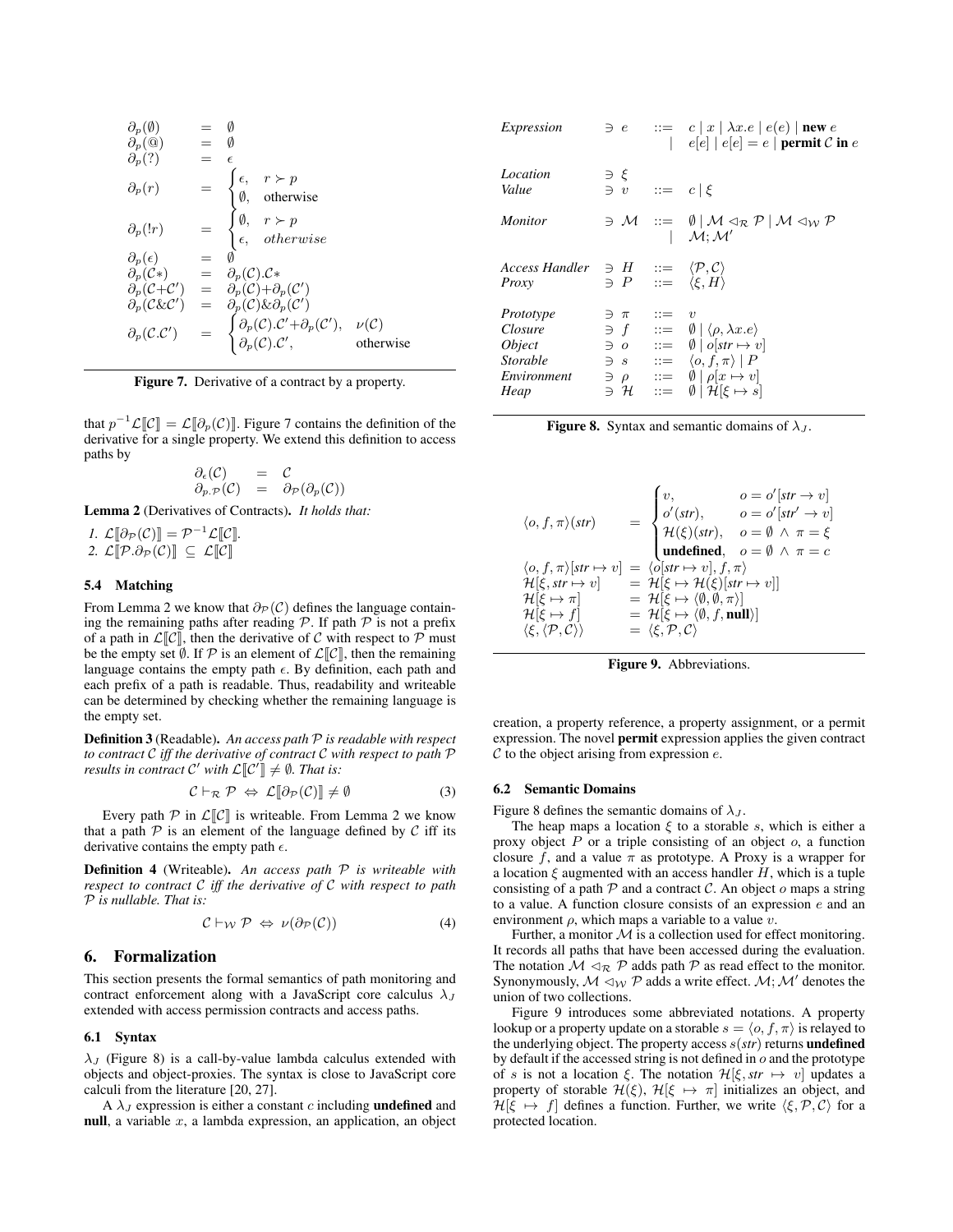(CONST)

\n(VAR)

\n(ABS)

\n(ABS)

\n
$$
\frac{\xi \notin dom(\mathcal{H})}{\mathcal{H}, \rho \vdash \lambda x.e. \psi \mathcal{H}[\xi \mapsto \langle \rho, \lambda x.e. \rangle] |\xi| \emptyset}
$$
\n(APP)

\n
$$
\frac{\mathcal{H}, \rho \vdash \lambda x.e. \psi \mathcal{H}[\xi \mapsto \langle \rho, \lambda x.e. \rangle] |\xi| \emptyset}{\mathcal{H}', \rho \vdash e_0 \psi \mathcal{H}' |\xi| \mathcal{M}'}
$$
\n
$$
\frac{\mathcal{H}'', \rho \vdash e_1 \psi \mathcal{H}'' | v_1 | \mathcal{M}'}{\mathcal{H}, \rho \vdash e_0(e_1) \psi \mathcal{H}''' | v | \mathcal{M}'}
$$
\n(NEW)

\n
$$
\frac{\mathcal{H}, \rho \vdash e \psi \mathcal{H}' | v | \mathcal{M} \xi \notin dom(\mathcal{H}')}{\mathcal{H}, \rho \vdash new e \psi \mathcal{H}'[\xi \mapsto v] |\xi| \mathcal{M}'}
$$
\n(GET)

\n
$$
\frac{\mathcal{H}, \rho \vdash e_0 \psi \mathcal{H}' |\xi| \mathcal{M}}{\mathcal{H}', \rho \vdash e_1 \psi \mathcal{H}'' | \mathcal{H}'' | \mathcal{M}'}
$$
\n
$$
\frac{\mathcal{H}', \rho \vdash e_0 \psi \mathcal{H}' |\xi| \mathcal{M}}{\mathcal{H}', \rho \vdash e_1 \psi \mathcal{H}'' | \mathcal{H}'' | \mathcal{M}''}
$$
\n(PUT)

\n
$$
\frac{\mathcal{H}, \rho \vdash e_0 \psi \mathcal{H}' |\xi| \mathcal{M}}{\mathcal{H}, \rho \vdash e_0[e_1] \psi \mathcal{H}''' | v | \mathcal{M}'}
$$
\n
$$
\frac{\mathcal{H}'', \rho \vdash e_1 \psi \mathcal{H}'' | \mathcal{H}'' | \mathcal{M}''}{\mathcal{H}', \rho \vdash e_2 \psi \mathcal{H}''' | v | \mathcal{M}'}
$$
\n
$$
\frac{\mathcal{H}''', \xi \vdash_{\text{Put } \mathcal{SH}' \mathcal{H
$$

**Figure 10.** Inference rules for  $\lambda_J$ .

#### 6.3 Evaluation of  $\lambda_J$

Program execution is modeled by a big-step evaluation judgment of the form  $\mathcal{H}, \rho \vdash e \Downarrow \mathcal{H}' \mid v \mid \mathcal{M}$ . The evaluation of expression e with initial heap  $H$  and environment  $\rho$  results in final heap  $H'$ , value v, and monitor  $M$ . The Figures 10, 11, 12, and 13 contain its inference rules.

The rules (CONST), (VAR), (ABS) are standard. (NEW) assigns a new object based on the evaluated prototype. The rule (PERMIT) creates a new proxy object for the location resulting from the subexpression. The handler of this proxy contains an empty access path  $\epsilon$  and the initial contract  $\mathcal{C}$ .

Function application, property lookup and property assignment distinguish two cases: either the operation applies directly to a target object or it applies to a proxy. If the given reference is a nonproxy object, then the usual rules apply: (APP-NOPROXY) for calling the closure and rules (GET-NOPROXY) and (PUT-NOPROXY) for property read and write. Otherwise, if the given reference is a proxy, then the proxy rules formalize the operation implemented by the trap.

In case of a function proxy, the contract is applied to the argument to protect the function's input. If the argument is a constant (APP-PROXY), then the constant need not be wrapped and the function application is forwarded to the target object. Otherwise, if

(APP-NOPROXY)

\n
$$
\langle o, \langle \dot{\rho}, \lambda x.e \rangle, \pi \rangle = \mathcal{H}(\xi)
$$
\n
$$
\frac{\mathcal{H}, \dot{\rho}[x \mapsto v] \vdash e \Downarrow \mathcal{H}' \mid v' \mid \mathcal{M}}{\mathcal{H}, \xi \vdash_{\mathsf{App}} v \Downarrow \mathcal{H}' \mid v' \mid \mathcal{M}}
$$
\n(APP-PROXY)

\n
$$
\langle \xi', \mathcal{P}, \mathcal{C} \rangle = \mathcal{H}(\xi)
$$
\n
$$
\frac{\mathcal{H}, \mathcal{H}(\xi') \vdash_{\mathsf{App}} c \Downarrow \mathcal{H}' \mid v' \mid \mathcal{M}}{\mathcal{H}, \xi \vdash_{\mathsf{App}} c \Downarrow \mathcal{H}' \mid v' \mid \mathcal{M}}
$$
\n(APP-MEMBRANE)

\n
$$
\langle \xi'', \mathcal{P}, \mathcal{C} \rangle = \mathcal{H}(\xi)
$$
\n
$$
\frac{\mathcal{H}[\xi'' \mapsto \langle \xi', \epsilon, \mathcal{C} \rangle], \mathcal{H}(\xi'') \vdash_{\mathsf{App}} \xi''' \Downarrow \mathcal{H}' \mid v' \mid \mathcal{M}}{\mathcal{H}, \xi \vdash_{\mathsf{App}} \xi' \Downarrow \mathcal{H}' \mid v' \mid \mathcal{M}}
$$



 $\mathcal{H}[\xi]$ 





$$
\langle \text{PUT-NoPROXY} \rangle
$$
\n
$$
\langle o, f, \pi \rangle = \mathcal{H}(\xi)
$$
\n
$$
\mathcal{H}, \xi \vdash_{\text{Put}} str, v \Downarrow \mathcal{H}[\xi, str \mapsto v] \mid v \mid \emptyset
$$
\n
$$
\langle \xi', \mathcal{P}, \mathcal{C} \rangle = \mathcal{H}(\xi) \qquad \mathcal{C} \vdash_{\mathcal{W}} str
$$
\n
$$
\mathcal{H}, \xi' \vdash_{\text{Put}} str, v \Downarrow \mathcal{H}' \mid v' \mid \mathcal{M}
$$
\n
$$
\mathcal{H}, \xi \vdash_{\text{Put}} str, v \Downarrow \mathcal{H}' \mid v' \mid \mathcal{M} \triangleleft_{\mathcal{W}} \mathcal{P}.str
$$

Figure 13. Inference rules for property assignment.

the argument is a location (APP-MEMBRANE), then the argument is wrapped in a new proxy with the function's contract and then passed to the target function. This wrapping may happen multiple times.

To perform a property read on a proxy, the handler first checks whether the access is allowed by the contract. If so and in case the accessed value is a constant, then the value gets returned in rule (GET-PROXY). Otherwise, if the value is a location, the location gets wrapped by the derivative of the original contract with respect to the accessed property ∂*str*(C) and an extended path P.*str* (GET-MEMBRANE). The accessed object is now wrapped with the derivative that describes the remaining permitted paths. Thus, a property access to a wrapped object only returns constants or wrapped ob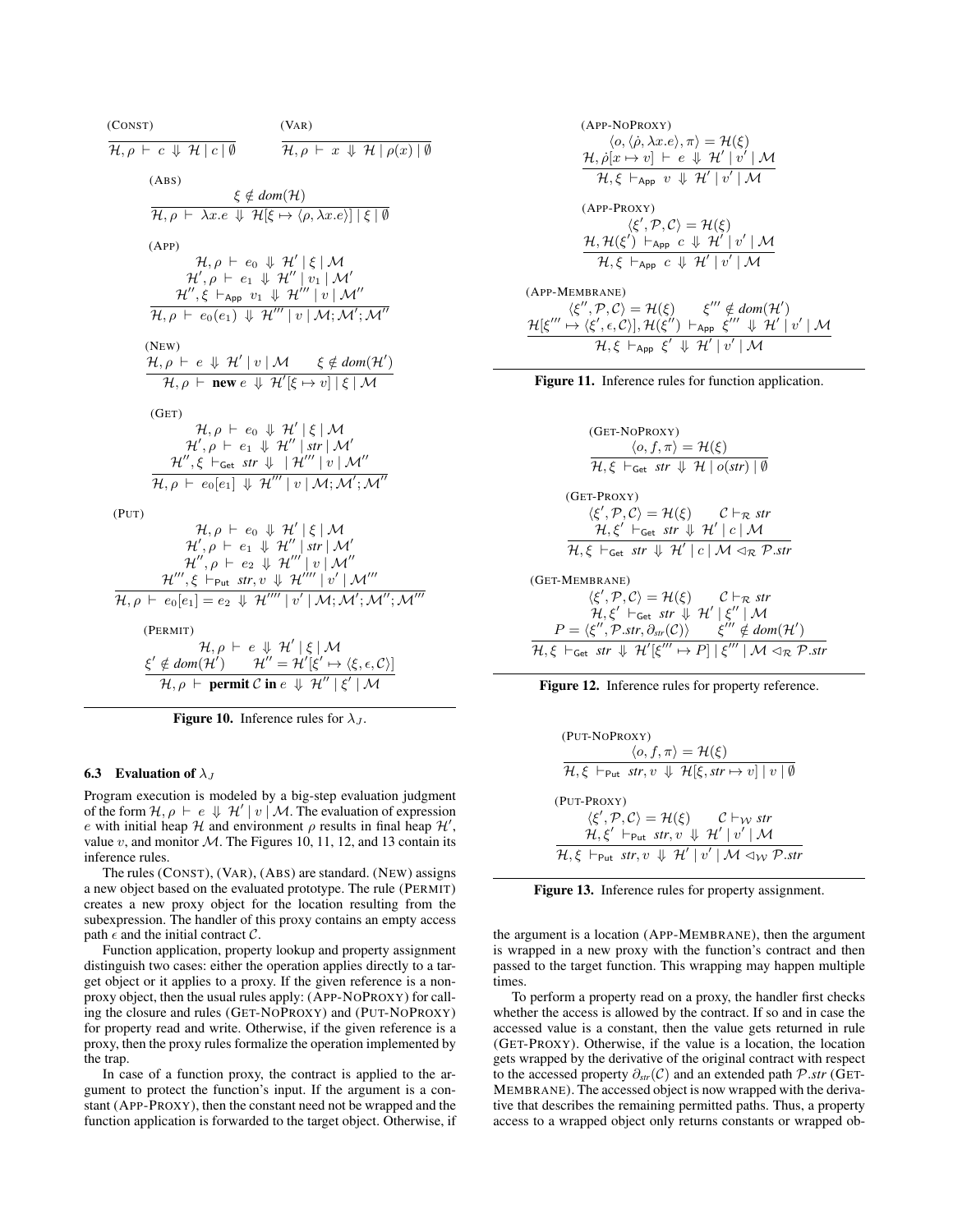jects so that the membrane remains intact. In both cases the monitor registers the accessed path.

In a similar way, the property assignment checks if the property is writeable with respect to the given contract (PUT-PROXY). If so, the value gets assigned and the monitor extended by a write effect.

Both, the get and put rules, signal a violation by being stuck. The behavior of the implementation is configurable: it may raise an exception and stop execution or it may just log the violation and continue. This behavior could be formalized as well by introducing separate crash judgments. We omit the definition of these judgments because their inference rules largely duplicate the rules from Figures 10, 11, 12, and 13.

# 7. Reduction

As the target object of a proxy may be a proxy itself, there may be a chain of proxies to traverse before reaching the actual nonproxy target object. Such chains waste memory, they increase the run time of all operations, and the intermediate proxies may contain redundant information. To avoid the creation of inefficient chains of nested proxies, we create a "proxy of a proxy" as follows: the new proxy directly refers to the target of the existing proxy, its path set is the union of the new path and the already existing pathset, and its contract is merged with the contract of the already existing handler. Fortunately, contracts can be merged easily by using the conjunction operator &, which means that the restrictions enforced along *all* reaching paths are enforced. Extending the formalization, the handler contains a set of paths, instead of a single path.

However, naively following this approach leads to two problems. First, a path update operation has to extend every path in a set and the redundant parts in a set waste a lot of memory. Second, the combination of contracts may result in a contract whose parts cancel or subsume one another. Redundant parts in a combined contract also waste memory and make the computation of the derivative more expensive. As a result, in our initial experiments, test cases with many objects could not be analyzed in a sensible amount of time.

This section reports some optimizations to reduce memory consumption and to improve the run time.

# 7.1 Trie Structure

In a first step, we changed the representation of a set of access paths to a trie structure [17]. Let *PathTrie*  $\Rightarrow$   $\mathcal{T} ::= \emptyset | \mathcal{T}[p \mapsto \mathcal{T}']$  be a trie structure used as prefix tree to store paths  $P$ . At each node  $T$ , there is at most one association  $[p \mapsto \mathcal{T}']$  for each property p. It indicates that there is a path of the form  $p \cdot \mathcal{P}$  in the trie, where  $\mathcal P$  is in  $\mathcal{T}'$ . We use  $\left[\epsilon \mapsto \emptyset\right]$  to mark the end of a path.

A path  $P$  in a trie  $T$  is thus represented by the concatenation of the properties  $p$  on a path from the root to an edge labeled with the empty path  $\epsilon$ .

Using trie structures enables us to share prefixes in path sets, which reduces the memory usage significantly. In particular, linked data structures like lists and trees give rise to many shared prefixes which are represented efficiently by the trie structure.

#### 7.2 Contract Rewriting

Besides the normalization of contracts (Section 5.2) the containment reduction of contracts is important to reduce memory consumption. Containment reduction means that a contract  $C + C'$  can be reduced to C if  $\mathcal{L}[\[\mathcal{C}']\] \subseteq \mathcal{L}[\[\mathcal{C}]\]$ . Similarly,  $\mathcal{C}\&\mathcal{C}'$  can be reduced to C' if  $\mathcal{L}[\mathcal{C}'] \subseteq \mathcal{L}[\mathcal{\tilde{C}}]$ . The implementation also accounts for commutativity.

First, we define a semantic containment relation on contracts.

Definition 5 (Containment). *A contract* C *is contained in another contract*  $\mathcal{C}'$ , written as  $\mathcal{C} \sqsubseteq \mathcal{C}'$ , iff  $\mathcal{L}\llbracket \mathcal{C} \rrbracket \subseteq \mathcal{L}\llbracket \mathcal{C}' \rrbracket$ .

The containment relation on contracts is reflexive and transitive and thus forms a preorder. As it is defined semantically, we need a syntactic decision procedure for containment of contracts to put it to use. This procedure is inspired by Antimirov's calculus [2], which provides a non-deterministic decision procedure to solve the containment problem for ordinary regular expressions.

From the definition of containment (Definition 5), we obtain that  $C \sqsubseteq C'$  iff for all paths  $\mathcal{P} \in \mathcal{L}[\![C]\!]$  the derivation of contract  $C'$ with respect to path  $\overline{P}$  is nullable  $\overline{\nu}(\overline{\partial}_{\mathcal{P}}(C'))$ .

## Lemma 3 (Containment).

$$
C \sqsubseteq C' \Leftrightarrow \nu(\partial_{\mathcal{P}}(C')) \text{ for all } \mathcal{P} \in \mathcal{L}[\![C]\!] \tag{5}
$$

The proof is by Lemma 1 and 2.

As this lemma does not yield an effective way of deciding containment, we aim to enumerate the access paths of  $C$  by iteratively extracting its possible first properties and forming the derivatives on both sides as in Antimirov's procedure.

**Definition 6** (first<sub>p</sub>). *The function* first<sub>p</sub> :  $C \rightarrow A$  *returns the first properties*  $p$  *of path elements*  $\mathcal{P}$  *in*  $\mathcal{L}[\mathcal{C}].$ 

$$
first_p(\mathcal{C}) = \{ p \mid p.\mathcal{P} \in \mathcal{L}[\![\mathcal{C}]\!]\} \tag{6}
$$

From Antimirov's theorem [2], we obtain that  $\mathcal{C} \sqsubseteq \mathcal{C}'$  iff  $\nu(\mathcal{C})$ implies  $\nu(\mathcal{C}')$  and  $\forall p : \partial_p(\mathcal{C}) \sqsubseteq \partial_p(\mathcal{C}')$ .

## Lemma 4 (Containment2).

$$
\mathcal{C} \sqsubseteq \mathcal{C}' \Leftrightarrow (\forall p \in \text{first}_p(\mathcal{C})) \; \partial_p(\mathcal{C}) \sqsubseteq \partial_p(\mathcal{C}')
$$
  
 
$$
\wedge \; (\nu(\mathcal{C}) \Rightarrow \nu(\mathcal{C}')) \tag{7}
$$

The proof combines the assertion of Lemma 3 with the stepwise derivative of Lemma 2.

Unfortunately, it is in general impossible to construct all derivatives with respect to all first properties. In case of a question mark literal or a negation, there may be infinitely many first literals. Thus, the implementation needs to apply some kind of approximation.

# 7.2.1 Literal-derivative of Contracts

To abstract from the derivative of a contract with respect to a property, we introduce a literal-based derivative which forms the derivative of a contract with respect to a literal  $c$ . This operation admits derivatives with respect to the contract literals  $\emptyset$ ,  $\emptyset$ ,  $\gamma$ ,  $r$ , and  $\alpha$ , and performs some approximation by returning a contract that is contained in the derivatives resulting from expanding the literals.

As the literals include character-level regular expressions that we treat as abstract, we rely on a relation  $\mathbb{E}_r$  that decides containment of literals and on an operation  $\Box_r$  that builds the intersection of two literals. Both are considered as abstract operators on the language of regular expression literals and we do not specify their implementation (but similar methods as for contracts apply).

$$
c \sqsubseteq_r r \Leftrightarrow \mathcal{L}[\![c]\!] \subseteq \mathcal{L}[\![r]\!] \tag{8}
$$

$$
\mathcal{L}\llbracket c \sqcap_r r \rrbracket = \mathcal{L}\llbracket c \rrbracket \cap \mathcal{L}\llbracket r \rrbracket \tag{9}
$$

Figure 14 contains the definition of the syntactic derivative with respect to a literal. Deriving a contract  $C$  w.r.t. a empty set  $\emptyset$  results in  $\emptyset$ , and deriving a literal c w.r.t. itself results in the empty contract  $\epsilon$ . Applying any derivative to the empty set  $\emptyset$  yields the empty set  $\emptyset$ . The derivative of a regular expression literal r w.r.t. a literal c is the empty contract  $\epsilon$  if the language of c is subsumed by the regular expression  $r$ , that is, if we can make a step with each character in the literal. Similarly, the derivative of a negated regular expression literal  $lr$  w.r.t. a literal c is the empty contract  $\epsilon$  if no property of the language of c can make a step in r. Otherwise, the result is  $\emptyset$ . The remaining cases are exactly as in the derivative with respect to a property.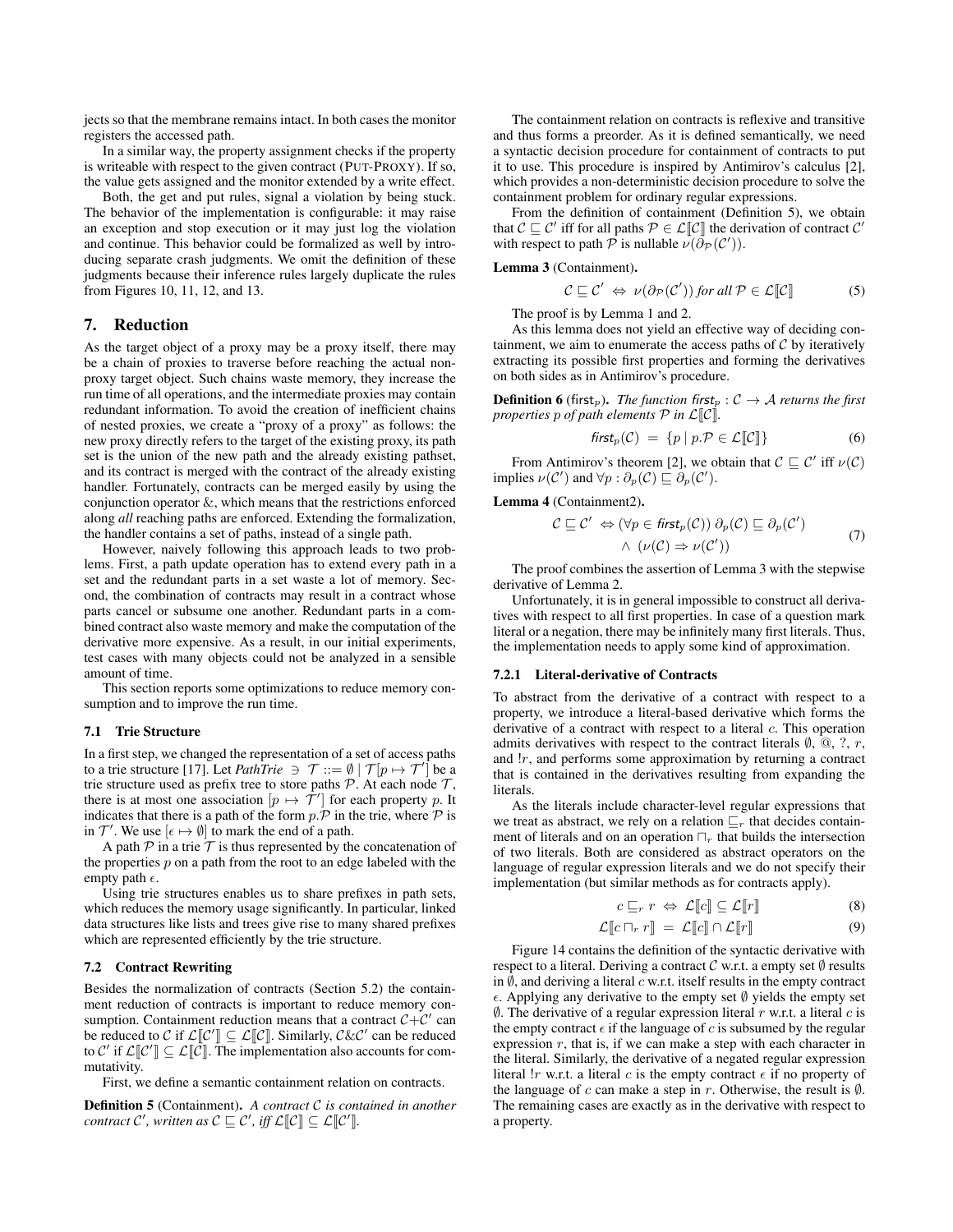$$
\nabla_{\theta}(C) = \emptyset
$$
\nif  $c \neq \emptyset$ :  
\n
$$
\nabla_{c}(\emptyset) = \emptyset
$$
\n
$$
\nabla_{c}(\emptyset) = \emptyset
$$
\n
$$
\nabla_{c}(\emptyset) = \begin{cases}\n\epsilon, & c = \emptyset \\
\emptyset, & \text{otherwise}\n\end{cases}
$$
\n
$$
\nabla_{c}(r) = \begin{cases}\n\epsilon, & c \sqsubseteq_{r} r \\
\emptyset, & \text{otherwise}\n\end{cases}
$$
\n
$$
\nabla_{c}(r) = \begin{cases}\n\epsilon, & c \sqsubseteq_{r} r \\
\emptyset, & \text{otherwise}\n\end{cases}
$$
\n
$$
\nabla_{c}(\epsilon) = \emptyset
$$
\n
$$
\nabla_{c}(C \epsilon) = \nabla_{c}(C) . C \epsilon
$$
\n
$$
\nabla_{c}(C + C') = \nabla_{c}(C) + \nabla_{c}(C')
$$
\n
$$
\nabla_{c}(C \& C') = \begin{cases}\n\nabla_{c}(C) . C' + \nabla_{c}(C'), & \nu(C) \\
\nabla_{c}(C) . C', & \text{otherwise}\n\end{cases}
$$

Figure 14. Derivative of a contract by a contract literal.

| first <sub>c</sub> $(\emptyset)$                               | $=$ $-$ | {0}                                                                                                                                                                                                                                                                                                          |           |
|----------------------------------------------------------------|---------|--------------------------------------------------------------------------------------------------------------------------------------------------------------------------------------------------------------------------------------------------------------------------------------------------------------|-----------|
| first <sub>c</sub> ( $@$ )                                     |         | $= \{ \textcircled{a} \}$                                                                                                                                                                                                                                                                                    |           |
| first $_c(?)$                                                  | $=$     | $\{?\}$                                                                                                                                                                                                                                                                                                      |           |
| first <sub>c</sub> $(r)$                                       | $=$     | $\{r\}$                                                                                                                                                                                                                                                                                                      |           |
| $first_c(!r)$                                                  |         | $= \{!r\}$                                                                                                                                                                                                                                                                                                   |           |
| first $_c(\epsilon)$                                           | $=$     |                                                                                                                                                                                                                                                                                                              |           |
| $first_c(\mathcal{C}*)$ = first <sub>c</sub> ( $\mathcal{C}$ ) |         |                                                                                                                                                                                                                                                                                                              |           |
|                                                                |         |                                                                                                                                                                                                                                                                                                              |           |
|                                                                |         | $\begin{array}{lcl} \mathrm{first}_c(\mathcal{C} + \mathcal{C}') & = & \mathrm{first}_c(\mathcal{C}) \cup \mathrm{first}_c(\mathcal{C}') \\ \mathrm{first}_c(\mathcal{C}\&\mathcal{C}') & = & \{c \sqcap_r c' \mid c \in \mathrm{first}_c(\mathcal{C}), c' \in \mathrm{first}_c(\mathcal{C}')\} \end{array}$ |           |
| $\mathsf{first}_c(\mathcal{C}.\mathcal{C}')$                   |         | $\begin{cases} \operatorname{first}_c(\mathcal{C}) \cup \operatorname{first}_c(\mathcal{C}'), & \nu(\mathcal{C}) \\ \operatorname{first}_c(\mathcal{C}), & \operatorname{other} \end{cases}$                                                                                                                 | otherwise |

Figure 15. first<sub>c</sub> on contracts.

The following lemma states the connection between the derivative by contract literal and the derivative by a property.

Lemma 5 (Syntactic derivative of contracts).

$$
\mathcal{L}[\![\nabla_c(\mathcal{C})]\!] = \bigcap_{p \in \mathcal{L}[\![c]\!]}\mathcal{L}[\![\partial_p(\mathcal{C})]\!]
$$
 (10)

#### 7.2.2 Containment

Using the syntactic derivation, we are able to abstract the derivative of a contract w.r.t. an infinite property set by forming derivatives with respect to literals. Before combining this abstraction with the containment lemma (Lemma 4), we define a function to obtain the first literals of a contract as shown in Figure 15.

The first literal of a literal c is c.  $\epsilon$  has no first literals. The first literals of a Kleene star contract C∗ are the first literals of its subcontract. The first literals of a disjunction are the union of the first literals of its subcontracts. For a conjunction, the set of first literals is the set of all intersections  $c \sqcap_r c'$  of the first literals of both conjuncts. The first literals of a concatenation are the first literals of its first subcontract if the first subcontract is not nullable. Otherwise, it is the union of the first literals of both subcontracts.

The language of the first literals is defined to be the union of the languages of its literals.

$$
\mathcal{L}[\text{first}_c(\mathcal{C})] = \bigcup_{c \in \text{first}_c(\mathcal{C})} \mathcal{L}[c] \tag{11}
$$

(C-DISPROVE)  
\n
$$
\nu(C)
$$
  $\neg \nu(C')$   
\n $\Gamma \vdash C \sqsubseteq C' : \bot$   
\n(C-DELETE)  
\n $\phi \in \Gamma$   
\n $\Gamma \vdash \phi : \top$ 

(C-UNFOLD-TRUE)  
\n
$$
\begin{array}{ccc}\n\phi \notin \Gamma & \forall c \in \text{first}_c(\phi) : \langle \Gamma, \phi \rangle \vdash \nabla_c(\phi) : \top \\
\Gamma \vdash \phi : \top\n\end{array}
$$
\n(C-UNFOLD-FALSE)  
\n
$$
\begin{array}{ccc}\n\phi \notin \Gamma & \exists c \in \text{first}_c(\phi) : \langle \Gamma, \phi \rangle \vdash \nabla_c(\phi) : \bot\n\end{array}
$$

$$
\frac{\phi \notin \Gamma \qquad \exists c \in \text{first}_c(\phi) : \langle \Gamma, \phi \rangle \vdash \nabla_c(\phi) : \perp}{\Gamma \vdash \phi : \perp}
$$



**Lemma 6** (first<sub>c</sub>).

$$
first_p(\mathcal{C}) = \mathcal{L}[\text{first}_c(\mathcal{C})] \tag{12}
$$

We also have to gather first literals for inqualities. The first literals of the inequality  $C \sqsubseteq C'$  are the first literals of the left-hand side contract.

$$
first_c(\mathcal{C} \sqsubseteq \mathcal{C}') = first_c(\mathcal{C}) \tag{13}
$$

Theorem 1 (Containment).

$$
\mathcal{C} \sqsubseteq \mathcal{C}' \Leftarrow (\forall c \in \mathit{first}_c (\mathcal{C} \sqsubseteq \mathcal{C}')) \nabla_c (\mathcal{C}) \sqsubseteq \nabla_c (\mathcal{C}')
$$
  
 
$$
\wedge (\nu(\mathcal{C}) \Rightarrow \nu(\mathcal{C}')) \tag{14}
$$

## 7.2.3 Containment Semantics

Based on the containment theorem (Theorem 1) and the syntactic derivative, we present an algorithm that approximates the containment relation of contracts.

To recapitulate, a path  $P$  is an element of the language defined by a contract C iff the derivative of contract C w.r.t. path  $P$  is nullable  $\nu(\partial_{\mathcal{P}}(\mathcal{C}))$ . If a contract  $\mathcal C$  is not contained in a contract C', then there exists at least one access path  $P \in \mathcal{L}[\mathcal{C}]$  that derives a non-nullable contract from  $\mathcal{C}'$ .

Define containment expressions by  $\phi$  ::=  $C \subseteq C'$  and let a context  $\Gamma$  be a set of previous visited containment expressions. The context lookup  $\phi \in \Gamma$  determines if an expression is already calculated in this chain. The derivation of a containment expression  $\nabla_c(\mathcal{C} \sqsubseteq \mathcal{C}')$  is forwarded to its subcontracts as  $\nabla_c(\mathcal{C}) \sqsubseteq \nabla_c(\mathcal{C}').$ 

The decision procedure is defined by a judgment of the form  $\Gamma \vdash \phi : \{\top, \bot\}$ . The evaluation of expression  $\phi$  in context  $\Gamma$  results either in true ⊤ or false ⊥. In Figure 16, rule (C-DISPROVE) shows the generalized disproving axiom. If the first contract  $\mathcal C$  is nullable and the second contract  $\tilde{C}'$  is not nullable, then there exists at least one element–the empty access path  $\epsilon$ –in the language of  $\mathcal{L}[\![\mathcal{C}]\!]$  which is not element of  $\mathcal{L}[\![\mathcal{C}']\!]$ . This condition is sufficient to disprove the inequality, so the rule returns false. Rule (C-DELETE) returns true if the evaluated expression is already subsumed by the context. Further derivatives of  $\phi$  would not contribute new information. (C-UNFOLD-TRUE) and (C-UNFOLD-FALSE) applies only if  $\phi$  is not in the context. It applies all derivatives according to first<sub>c</sub>( $\phi$ ) and conjoins them together.

# Theorem 2 (Correctness).

$$
\Gamma \vdash \mathcal{C} \sqsubseteq \mathcal{C}' : \top \Rightarrow \mathcal{C} \sqsubseteq \mathcal{C}' \tag{15}
$$

In addition to the rules from Figure 16, we add auxiliary axioms to detect trivially consistent (inconsistent) inequalities early (Figures 17 for consistent inequalities and 18 for inconsistent ones). They decide containment directly without unfolding. The axioms rely on four functions that operate on the contract syntax: bl, emp, ind, and unv. Each of them is correct, but not complete. For in-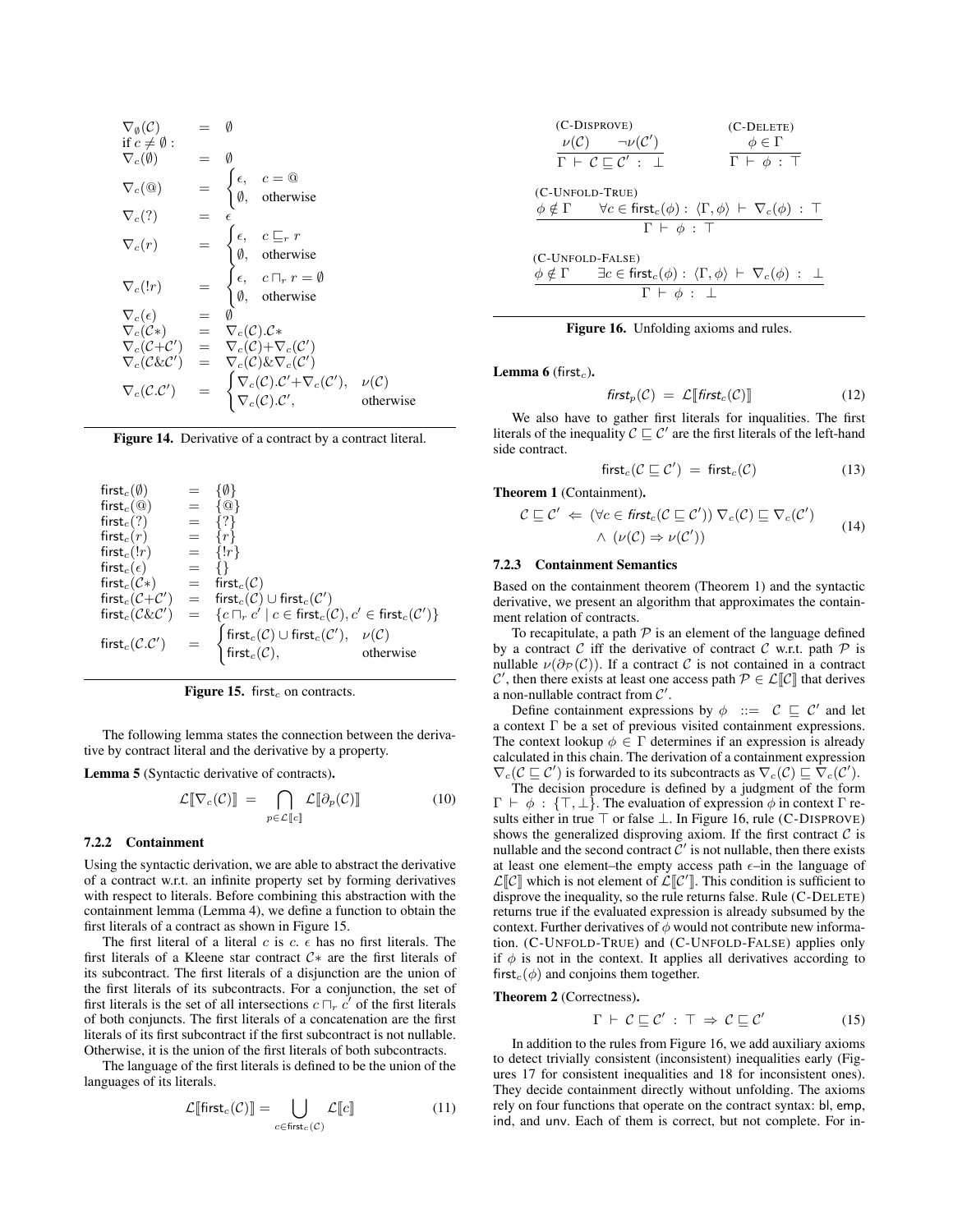|                                      | $(C-PROOF-EDGE)$                          | $(C-NULLABLE)$                                         |
|--------------------------------------|-------------------------------------------|--------------------------------------------------------|
| $(C-IDENTITY)$                       | $emp(\mathcal{C}) \vee unv(\mathcal{C}')$ | $\nu(\mathcal{C}')$                                    |
| $\Gamma \vdash C \sqsubset C : \top$ | $\Gamma \vdash C \sqsubset C'$ : T        | $\Gamma \vdash \epsilon \sqsubset \mathcal{C}' : \top$ |

Figure 17. Proof axioms.

| (C-DISPROVE-EMPTY)                          | (C-DISPROVE-BLANK)                                           |
|---------------------------------------------|--------------------------------------------------------------|
| $\negemp(\mathcal{C})$ emp $(\mathcal{C}')$ | $ind(\mathcal{C}) \vee unv(\mathcal{C})$ bl $(\mathcal{C}')$ |
| $\Gamma \vdash C \sqsubset C' : \bot$       | $\Gamma \vdash C \sqsubset C' : \bot$                        |

|  | Figure 18. Disprove axioms. |  |
|--|-----------------------------|--|
|  |                             |  |

$$
[\mathcal{C}*] = \begin{cases} \epsilon, & \text{emp}(\mathcal{C}) \vee \mathsf{bl}(\mathcal{C}) \\ [\mathcal{C}]* & \text{otherwise} \\ \emptyset, & \text{emp}(\mathcal{C}) \wedge \text{emp}(\mathcal{C}') \\ [\mathcal{C}+\mathcal{C}'] = \begin{cases} \emptyset, & \text{emp}(\mathcal{C}) \wedge \text{emp}(\mathcal{C}') \\ [\mathcal{C}], & \mathcal{C} \supseteq \mathcal{C}' \\ [\mathcal{C}'], & \mathcal{C} \supseteq \mathcal{C}' \\ [\mathcal{C}]+[\mathcal{C}'], & \text{otherwise} \\ [\mathcal{C}]. & \text{otherwise} \\ [\mathcal{C}]. & \mathcal{C} \supseteq \mathcal{C}' \\ [\mathcal{C}], & \mathcal{C} \supseteq \mathcal{C}' \\ [\mathcal{C}'], & \mathcal{C} \supseteq \mathcal{C}' \\ [\mathcal{C}'], & \mathcal{C} \supseteq \mathcal{C}' \\ [\mathcal{C}]. & \mathcal{C} \supseteq \mathcal{C}' \\ [\mathcal{C}]. & \text{otherwise} \\ [\mathcal{C}.\mathcal{C}'] = \begin{cases} \emptyset, & \text{emp}(\mathcal{C}) \\ [\mathcal{C}], & \mathcal{C} \supseteq \mathcal{C}' \\ [\mathcal{C}]. & \text{otherwise} \\ [\mathcal{C}]. & [\mathcal{C}'], & \text{otherwise} \end{cases} \end{cases}
$$



stance, the function emp can only approximate whether the language of a contract of the form  $\tilde{\mathcal{C}} \mathcal{K} \tilde{\mathcal{C}}'$  denotes the empty set. The following definition specifies these functions, their actual definitions are straightforward and thus elided.

#### Definition 7. *A contract* C *is . . .*

*blank if*  $\mathcal{L}[[\mathcal{C}]] = \{ \iota \}$ , *let*  $\mathsf{bl}(\mathcal{C}) = \top$  *imply*  $\mathcal{C}$  *is blank; empty if*  $\mathcal{L}[\mathcal{C}] = \emptyset$ , *let*  $\text{emp}(\mathcal{C}) = \top \Rightarrow \text{imply } \mathcal{C}$  *is empty*; *indifferent if*  $\mathcal{L}[[C]] = \mathcal{A}$ , *let ind*( $\mathcal{C}$ ) =  $\top$  *imply*  $\mathcal{C}$  *is indifferent; universal if*  $\mathcal{L}[\mathcal{C}] = \mathcal{A}^*$ , let  $unv(\mathcal{C}) = \top$  *imply*  $\mathcal{C}$  *is universal.* 

## 7.2.4 Reductions Rules

Finally, we apply the preceding machinery to define a reduction function  $\lfloor \cdot \rfloor$  on contracts in Figure 19. Reduction produces an equivalent contract, which is smaller than its input.

Literals and empty contracts are not further reducible. A Kleene star contract  $C*$  is reduced to the empty contract  $\epsilon$  if the subcontract is either empty or blank. The disjunction contract  $C + C'$  is reduced to the empty set  $\emptyset$  if both contracts are empty or it reduces to the empty literal @ if both contracts are blank. If one of the subcontracts is subsumed by the other one, the subsuming contract is used. Similarly, the conjunction contract  $C\&C'$  is reduced to the empty set  $\emptyset$  or the empty literal  $\emptyset$  if one of the subcontracts is empty or blank. If one contract subsumes the other, then the subsumed contract is used. The concatenation  $\mathcal{C}.\mathcal{C}'$  is reduced to the empty set  $\emptyset$ 

if the first subcontract is empty or it is reduced to the empty literal @ if the first sub-contract is blank.

# 8. Implementation

The implementation is based on the JavaScript Proxy API [14, 43], a proposed addition to the JavaScript standard. This API is implemented in Firefox since version 18.0 and in Chrome V8 since version 3.5. We developed the implementation using the *SpiderMonkey JavaScript-C 1.8.5 (2011-03-31)* JavaScript engine.

# 8.1 Description

The implementation provides a proxy handler AccessHandler that overrides all trap functions. The traps implement the access control mechanism as well as path monitoring. They either interrupt the operation, if it is not permitted, or forward it to the target object. They maintain the path set and contract data structures using the fly-weight pattern to minimize memory consumption.

Our framework can easily be included in existing JavaScript software projects. Its functionality is encapsulated in a facade whose interface–the function permit–can be used to wrap objects.

The framework provides two evaluation modes, *Observer Mode* and *Protector Mode*. The *Observer Mode* performs only path and violation logging without changing the semantics of the underlying program. Thus, if a program reads multiple properties along a prohibited path, then each individual read is logged as a violation. For example, suppose an object is protected by the contract 'b+c'. Reading property a results in a violation with access path a and a subsequent read of a. b results in a violation of a.b, and so on.

The *Protector Mode* follows the scripting-language philosophy as implemented in the rest of JavaScript. If a read access violates the contract of an object, the value undefined is returned instead of an abnormal termination. Forbidden write accesses are simply omitted. Thus, only top-level violations are visible.

Our framework comes with a JavaScript-based GUI. Included in a web page, the interface shows all accessed paths as well as all incurred contract violations. A heuristic allows us to generate short effect descriptions from the gathered path sets using the approach reported elsewhere [22, 24].

# 8.2 Limitations

Because of the browser's sandbox, JSConTest2 cannot directly protect DOM objects with access permission contracts. The security mechanism forbids to replace the references to the window and document objects by suitably contracted proxies. This deficiency can be partially addressed by embedding an entire script in a scope which substitutes the global object by a suitable proxy.

The use of proxies for access control has one unfortunate consequence: the equality operators == and === do not work correctly, anymore. Dependening on the access path, the same target object may have different access rights and hence distinct proxies that enforce these rights. Comparing these distinct proxies returns false even though the underlying target is the same. Similarly, an unwrapped target object may be compared with its contracted version, which should be true, but yields false.

Here is an example illustrating the problem.

```
1 var ch = { c : 42 }
```

```
var root = APC permit ('a.@+b.c', { a : ch, b : ch })
var same_acc = (root.a == root.b)
```

```
var same_unw = (ch === root .b)
```
With our implementation, both same\_acc and same\_unw are false although they are true without the permit operation.

Unfortunately, there is no easy way to address this shortcoming. One possibility is to assign each target a unique proxy, which requires a potentially unintuitive merge of different access contract.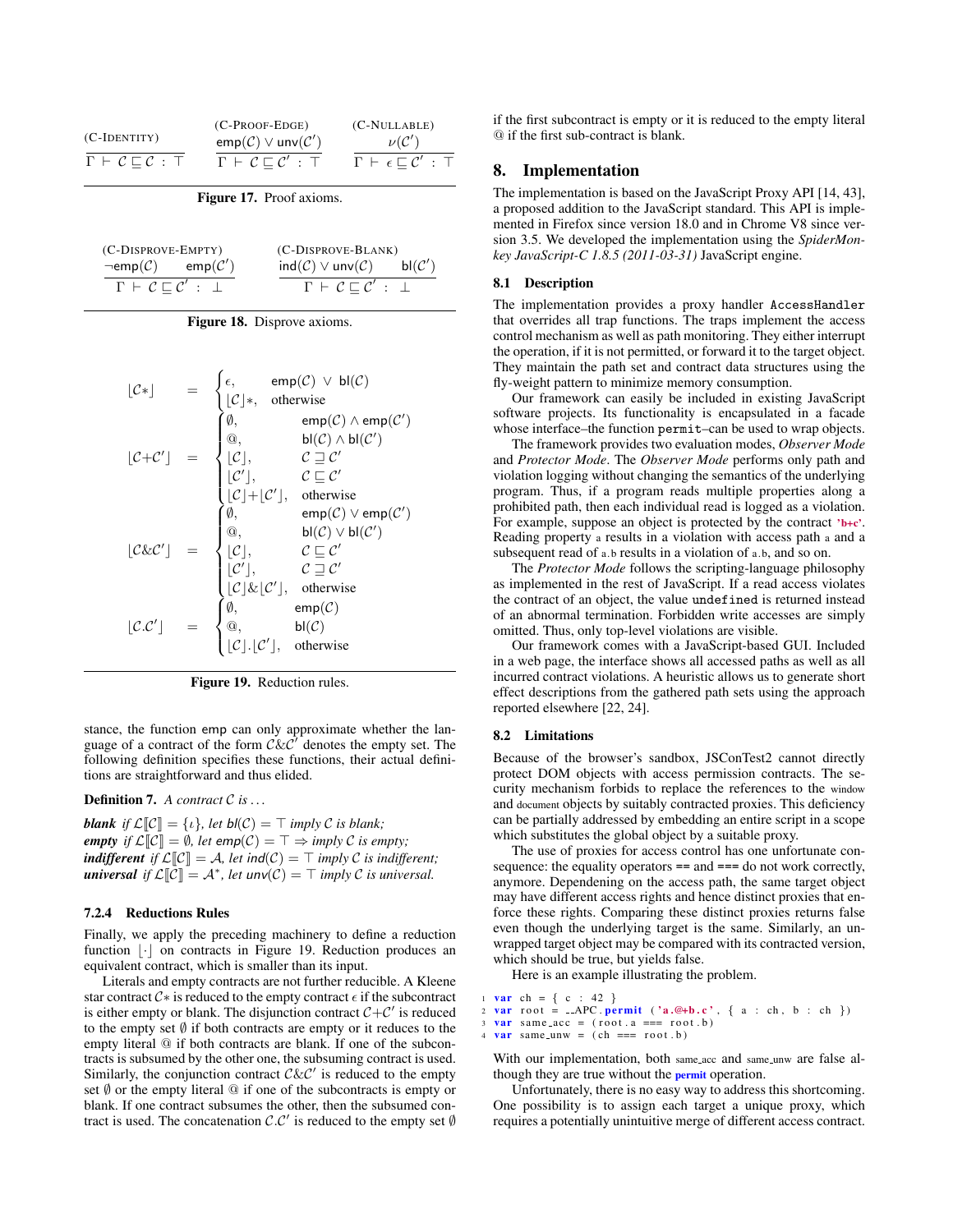Another idea would be to trap the equality operation, which is not supported by the proxy API. However, neither the unique proxy nor trapping the equality operation would solve the problem with comparing the proxy with its target as in same unw (just consider === as a method call on the unwrapped target object ch in line 4).

The best solution would be to provide two proxy-aware equality functions and replace all uses of == and === by these functions. This solution would require some light rewriting of the source code (also at run time to support eval), which is much less intrusive than the rewriting of the original JSConTest implementation. Currently, we do not supply this rewriting because none of the programs we examined in our evaluation were affected by the problem.

# 9. Evaluation

This section reports on our experiences with applying JSConTest2 to selected programs. All benchmarks were run on a MacBook Pro with a 2 GHz Intel Core i7 processor with 8 GB memory. All example runs and timings reported in this paper were obtained with version 23.0a2 (2013-05-21) of the *Firefox Aurora* browser.

#### 9.1 Benchmark Programs

To evaluate our implementation, we applied it to a range of JavaScript programs: the Google V8 Benchmark Suite<sup>2</sup> and a selection of benchmarks accompanying the TAJS system [28].

The Google V8 Benchmark Suite consists of a webpage with several JavaScript programs, which are listed in Figure 20. The benchmarks range from about 400 to 5000 lines of code implementing an OS kernel simulation, constraint solving, encryption, ray tracing, parsing, regular expression operations, benchmarking data structures, and solving differential equations. The suite was originally composed to evaluate the performance of JavaScript engines. It is designed to stress various aspects of the implementation of a JavaScript engine, but the programs it contains are not necessarily representative of the typical programs run in a browser.

The TAJS benchmarks consist of JavaScript programs and dumped Web pages collected in the wild to test the static analysis system TAJS. To easily run the tests in the Aurora web browser, we selected all programs that came packaged with a webpage: 3dmodel, countdown, oryx, ajaxtabscontent, arkanoid, ball pool, bunnyhunt, gamespot, google pacman, jscalc, jscrypto, logo, mceditor, minesweeper, msie9, simple calc, wala. The selection further contains programs like a calculator or a simple browser game as well as libraries extending the functionality of JavaScript like jQuery, a linked list data type, or an MD5 hashing library. We also applied our system to a number of dumped web pages like *youtube*, *twitter*, or *imageshack*.

# 9.2 Methodology

To evaluate our implementation with the Google Benchmarks, we manually examined their source code, identified frequently used objects, and marked them with an empty contract @. Each access to those objects generated an access violation, which was logged.

In the TAJS benchmarks, we looked for interesting objects and functions, non-locally used data, and uses of external libraries like jQuery. In a first run, we augmented these objects with a universal contract (e.g. ?∗) to monitor the accessed properties. Based on the generated protocol we prepared customized contracts to protect these objects. To exercise the customized contracts, we extended the source code with additional, nonconforming operations to provoke violations.

| <b>Benchmark</b> | Full             | Without<br>logging | <b>Contracts</b><br>only | <b>Baseline</b> |
|------------------|------------------|--------------------|--------------------------|-----------------|
| Richards         | $22.5$ min       | 18.6min            | 3.3 <sub>sec</sub>       | $2.3$ sec       |
| DeltaBlue        | 9.8sec           | 9.5 <sub>sec</sub> | 3.3 <sub>sec</sub>       | 2.3sec          |
| Crypto           | 4.2h             | 2.5 <sub>h</sub>   | $2.6$ min                | 4 4 sec         |
| RayTrace         | 1.2 <sub>h</sub> | 1.1h               | $1.6$ min                | 2.3sec          |
| EarleyBoyer      | 4.4sec           | 4 4sec             | 4 4sec                   | $4.3$ sec       |
| RegExp           | $2.4$ sec        | $2.4$ sec          | $2.4$ sec                | $2.4$ sec       |
| Splay            |                  |                    | 2.3sec                   | 2.3sec          |
| NavierStokes     | 2.3sec           | 2.3sec             | 2.3sec                   | 2.3sec          |

Figure 20. Google V8 Benchmark Suite.

## 9.3 Results

With our initial implementation, contract enforcement for programs in the Google V8 Benchmark Suite was not possible, because the browser quickly ran out of memory. Our reimplementation based on the ideas described in Section 7 enabled us to cut down memory consumption dramatically. $3$  The reduction in memory use of path logging comes at the expense of higher computational cost. The reimplemented system successfully applies contract enforcement to all programs in the Google V8 Benchmark Suite; for the *Splay* benchmark, we have no numbers for path set collection and logging because it did not terminate within four hours.

Figure 20 contains the run times for all V8 benchmark programs in different configurations. The column *Full* contains the run time for contract enforcement, path set collection, and log output. The effect heuristic to condense the resulting set of paths to a short effect description is disabled. The column *Without logging* shows the time used for contract enforcement and path set collection, but without logging. The column *Contracts only* shows the time for contract enforcement, without any path set generation. The last column *Baseline* shows the baseline for a run without JSConTest2.

Using forwarding proxies instead of normal objects did not have a measurable effect: in addition to the above configurations, we ran the benchmarks with forwarding proxies, where the handler intercepts all operations but the trap functions forward the operation to the target object, as shown in Figure 1. The resulting run times exhibit no measurable difference to the numbers in column *Baseline*.

In most benchmarks, the run-time difference between contract enforcement and the baseline is negligible, so monitoring is cheap. The exceptions are *Crypto* and *RayTrace* where the contract is applied to the main API object.

The run times for the programs in the V8 Benchmark Suite range from few seconds up to four hours when running with contract monitoring fully engaged. This run time depends on the objects chosen for contract monitoring: contracting heavily used objects causes more overhead (viz. *Crypto* and *RayTrace*), contracting the root of a tree (for example in *Splay*) also causes overhead because the membrane implementation creates a shadow tree populated with proxies while the program runs.

Unfortunately, the most expensive benchmark (*Splay*) increases the size of the trie structure in a way that the contract implementation was not able to handle efficiently. Further optimizations like condensing paths are required to run this benchmark to completion.

The second most expensive benchmark (*Crypto*) produces more than 5GB output of logged paths, depending on the selected object. For comparison, the benchmark *Richards* requires approximately 22.5 minutes to calculate slightly more than 1GB of logged paths. In *Crypto*, a significant percentage of the memory consumption and the computation time is due to the path recovery at the end of the

 $\sqrt[2]{\mathrm{http://v8.googlecode.com/svn/data/benchmarks/v7/run.html}}$ 

<sup>3</sup> Unfortunately, we did not find a way to measure memory consumption.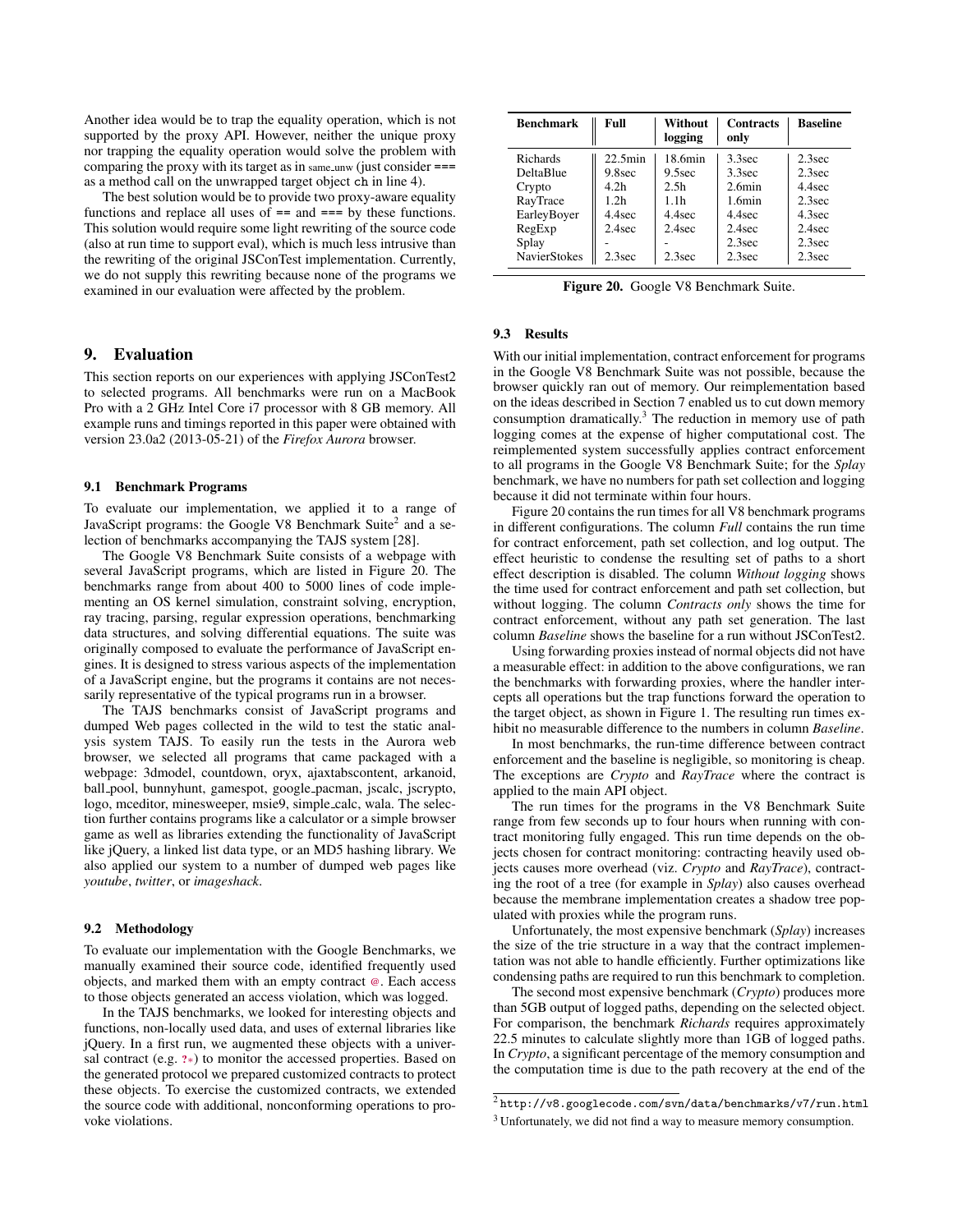run. This mechanism flattens a trie structure to a list of paths, which removes all sharing from the structure. It accounts for much of the difference between columns *Full* and *Without logging* in Figure 20.

These examples show that the run time impact of monitoring is highly dependent on the program and on the particular values that are monitored. While some programs are heavily affected (*Crypto*, *Richards*, *RayTrace*, *Splay*), others are almost unaffected: *Earley-Boyer*, *RegEx*, *NavierStokes*.

The numbers also show that the path logging accounts for most of the run-time overhead: the biggest fraction of the total run time is used for path generation, which comprises appending of trie structures and merging tries. The remaining time is spent for path reconstruction, logging, and log output.

The evaluation of contracts themselves is negligible in many cases, but occasionally it may create an overhead of 35x (*Crypto*) to 41x (*RayTrace*). On the other hand, these programs are an artificial selection to stress the JavaScript implementation.

The run times of the more realistic collection of TAJS benchmark programs are all much shorter (less than one second) than the run times for the V8 benchmarks. Furthermore, the difference between the run times of the four configurations listed in Figure 20 is negligible for the TAJS benchmarks. These findings indicate that contract monitoring seems feasible for realistic programs.

## 9.4 General Observations

The benchmarks show that the most time-consuming parts are path logging and contract derivation. Their overhead is influenced by several factors: the number and frequency of proxy calls and the length of access chains.

The length of the access chains determines the number of derivation steps and the size of the trie structure. Further, the number of nested proxies influences the number of merge operations and can cause a blowup of the data structures. Path extension and computing the contract derivative is more expensive on merged handlers. Also, the structure of the contract affects the performance. Wide and complex contracts require more derivation steps than deep contracts. In addition, a derived contract sometimes gets bigger than the original contract. For example, the contract  $a*+a* a*$ is the result of deriving  $a \cdot a \cdot b$ y a. All these factors contribute to the time and space complexity of contract monitoring.

# 10. Related Work

JSConTest [22, 24] is a framework for logging side effects and enforcing path-based access permission contracts. It comes with an algorithm [23] that infers a concise effect description from a set of access paths. Access permission contract enable the specification of effects to restrict the access to the object graph by defining a set of permitted access paths. JSConTest is based on an offline code transformation. Its implementation is restricted to a subset of the language, it does not scale to large programs, and it is hard to guarantee full interposition.

Access permission contracts are closely related to extended regular expression. Permissions are computed from the iterated derivative of a contracts by the current access path. Derivatives of extended regular expressions and their properties are well known from the literature [3, 10, 39]. Computing contract subsumption is related to solving regular expression inequalities and checking regular expression equivalence, which has been addressed in several places [2, 25, 31]. Most approaches rely on NFA checking  $[7, 32]$  or on rewriting  $[1, 4, 42]$ . For checking contract subsumption, we adapted Antimirov's approach to obtain a reasonably fast algorithm. We extended Antimirov's algorithm to an infinite alphabet and to extended regular expressions including negation and intersection.

The JavaScript Reflection API [14, 43] enables developers to easily enhance the functionality of objects and functions. The implementation of proxies opens up the means to fully interpose operations applied to objects and functions calls. Proxies have already been used for dynamic effects systems [26]. Other common uses for proxies, e.g. [5, 8, 9, 15, 37, 44], are meta-level extension, behavioral reflection, security, or concurrency control.

There are further proposals to limit effects on heap-allocated objects both statically and dynamically. An *effect system* is a static analysis that partitions the heap into disjoint regions and annotates the type of a heap reference with the region in which the reference points [18]. Although initially developed for functional languages, region-based effects have been transposed to object-oriented languages [19]. A notable proposal targeting Java is the type and effect system of DPJ [6]. DPJ targets parallel execution and provides by default a deterministic semantics.

Also, specification languages like JML [11, 33] include a mechanism for specifying side effects, the assignable clause. While the JML toolchain supports verification as well as run-time monitoring [12, 34, 35], assignable clauses are not widely used, partly because their semantics has not been formally and unanimously defined until recently [35], and partly because support for assignable clauses is present in only a few tools that perform run-time monitoring for JML [36] and then not always in full generality[12].

Our system may also be useful to guarantee security aspects like confidentiality or integrity of information. In JavaScript, static approaches are often lacking because of the dynamicity of the language. However, the approaches range from static and dynamic control of information flow control [13, 21, 29] over restricting the functionality [38] to the isolations of scopes [40].

# 11. Conclusion

We successfully applied JavaScript proxies to the implementation of effect logging and dynamic enforcement of access permission contracts, which specify the allowed side effects using access paths in the object graph. The implementation avoids the shortcomings of an earlier implementation in the JSConTest system, which is based on an offline code transformation. The proxy-based approach handles the full JavaScript language, including the with-statement, eval, and arbitrary dynamic code loading techniques. Contrary to the earlier implementation, the proxy-based approach guarantees full interposition.

This reimplementation presents a major step towards practical applicability of access permission contracts. The run-time overhead and the additional memory consumption of pure contract enforcement is negligible. Hence, we believe that this implementation can provide encapsulation in realistic applications, as demonstrated with our examples and case studies. Full effect logging, on the other hand, incurs quite some overhead, but we regard it primarily as a tool for program understanding and debugging.

# References

- [1] M. Almeida, N. Moreira, and R. Reis. Antimirov and mosses's rewrite system revisited. *Int. J. Found. Comput. Sci.*, 20(4):669–684, 2009.
- [2] V. M. Antimirov. Rewriting regular inequalities (extended abstract). In H. Reichel, editor, *FCT*, volume 965 of *Lecture Notes in Computer Science*, pages 116–125. Springer, 1995.
- [3] V. M. Antimirov. Partial derivates of regular expressions and finite automata constructions. In *STACS*, pages 455–466, 1995.
- [4] V. M. Antimirov and P. D. Mosses. Rewriting extended regular expressions. In *Developments in Language Theory*, pages 195–209, 1993.